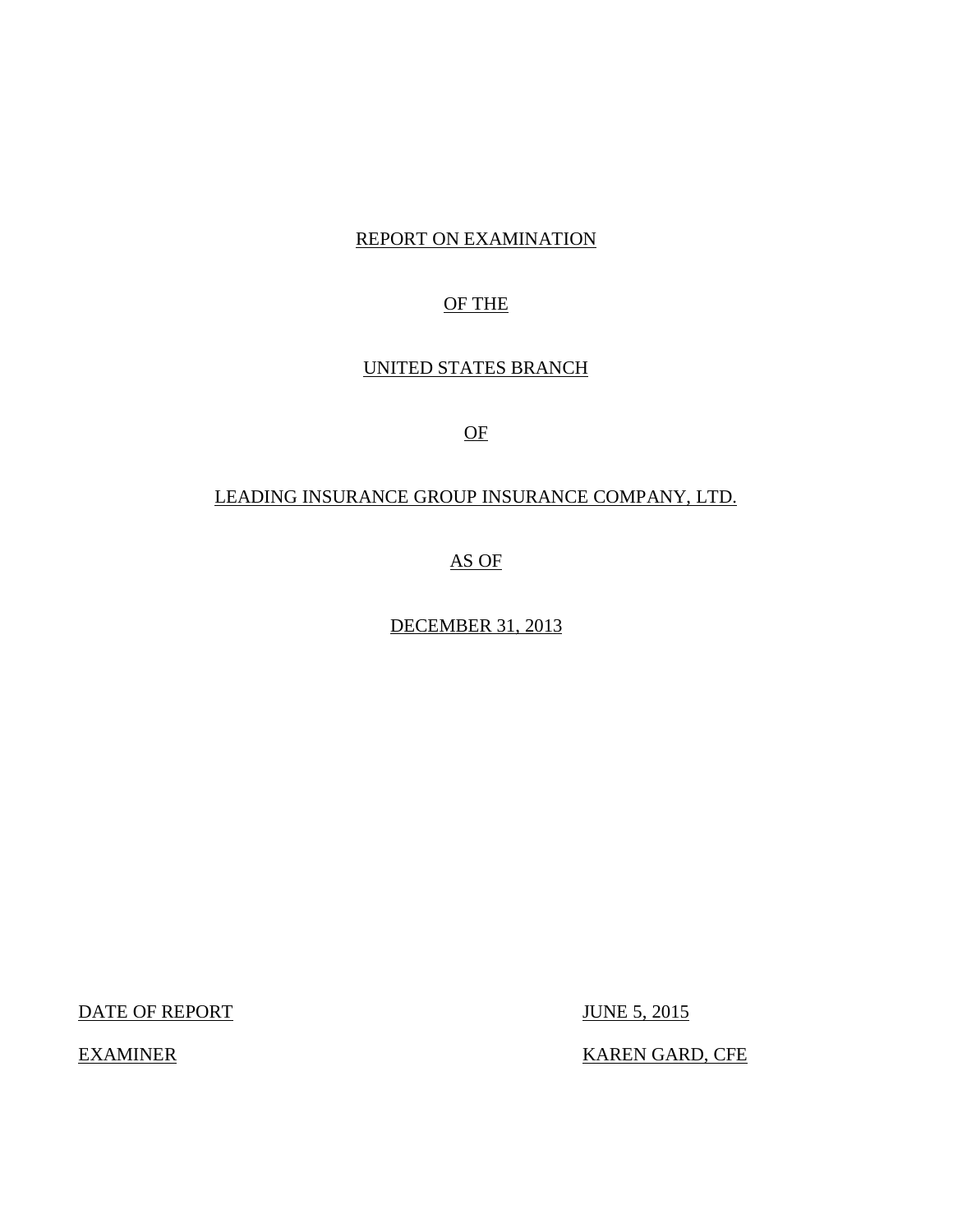### TABLE OF CONTENTS

| ITEM NO.         |                                                                                                                                                                                                                               | PAGE NO.                                                      |
|------------------|-------------------------------------------------------------------------------------------------------------------------------------------------------------------------------------------------------------------------------|---------------------------------------------------------------|
| $\mathbf{1}$     | Scope of Examination                                                                                                                                                                                                          | 3                                                             |
| 2.               | Description of Branch                                                                                                                                                                                                         | $\overline{4}$                                                |
|                  | A. Management<br>B. Territory and plan of operation<br>C. Reinsurance<br>D. Affiliated group<br>E. Significant operating ratios<br>F. Accounts and records<br>G. Risk management, corporate governance, and internal controls | $\overline{4}$<br>6<br>$\overline{7}$<br>10<br>12<br>12<br>13 |
| 3.               | <b>Financial Statements</b>                                                                                                                                                                                                   | 21                                                            |
|                  | A. Balance sheet<br>B. Statement of income<br>C. Capital and surplus<br>D. Trusteed surplus statement                                                                                                                         | 21<br>23<br>24<br>25                                          |
| $\overline{4}$ . | Amounts recoverable from reinsurers                                                                                                                                                                                           | 26                                                            |
| 5.               | Net deferred tax asset                                                                                                                                                                                                        | 26                                                            |
| 6.               | Losses and loss adjustment expenses                                                                                                                                                                                           | 26                                                            |
| 7.               | Premium deficiency reserve                                                                                                                                                                                                    | 27                                                            |
| 8.               | Subsequent events                                                                                                                                                                                                             | 28                                                            |
| 9.               | Conclusion                                                                                                                                                                                                                    | 30                                                            |
| 10.              | Compliance with prior report on examination                                                                                                                                                                                   | 31                                                            |
| 11.              | Summary of comments and recommendations                                                                                                                                                                                       | 32                                                            |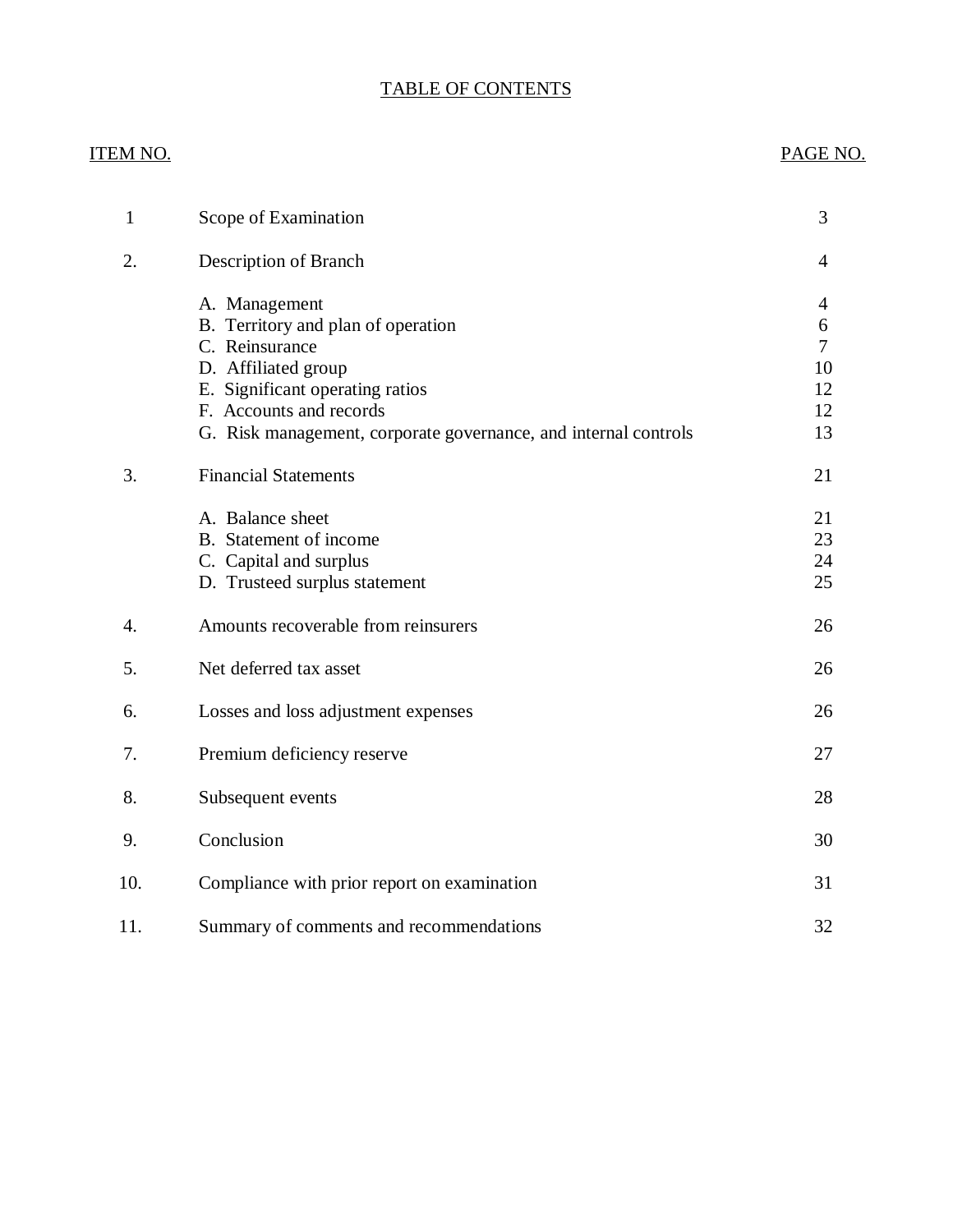

# NEW YORK STATE *DEPARTMENTof*  FINANCIAL SERVICES

Andrew M. Cuomo

Benjamin M. Lawsky Governor Superintendent Superintendent Superintendent Superintendent Superintendent Superintendent Superintendent

June 5, 2015

 Honorable Benjamin M. Lawsky Superintendent of Financial Services Albany, New York 12257

Sir:

 Pursuant to the requirements of the New York Insurance Law, and in compliance with the instructions contained in Appointment Number 31178 dated December 18, 2014, attached hereto, I have made an examination into the condition and affairs of Leading Insurance Group Insurance Company, Ltd. (United States Branch) as of December 31, 2013, and submit the following report thereon.

 Wherever the designation "the Branch" appears herein without qualification, it should be understood to indicate Leading Insurance Group Insurance Company, Ltd. (United States Branch).

 Wherever the term "Department" appears herein without qualification, it should be understood to mean the New York State Department of Financial Services.

Insurance Services, Inc. located at 400 Kelby Street, 15<sup>th</sup> Floor, Fort Lee, New Jersey 07024. The examination was conducted at the offices of the Branch's manager, Leading

 According to its filed 2013 Trusteed Surplus Statement, the Branch's trusteed surplus, as defined in Section 1312(c) of the New York Insurance Law was insolvent in the amount of \$12,866,145 and it's required to be maintained trusteed surplus of \$2,800,000 was impaired in the amount of \$15,666,145.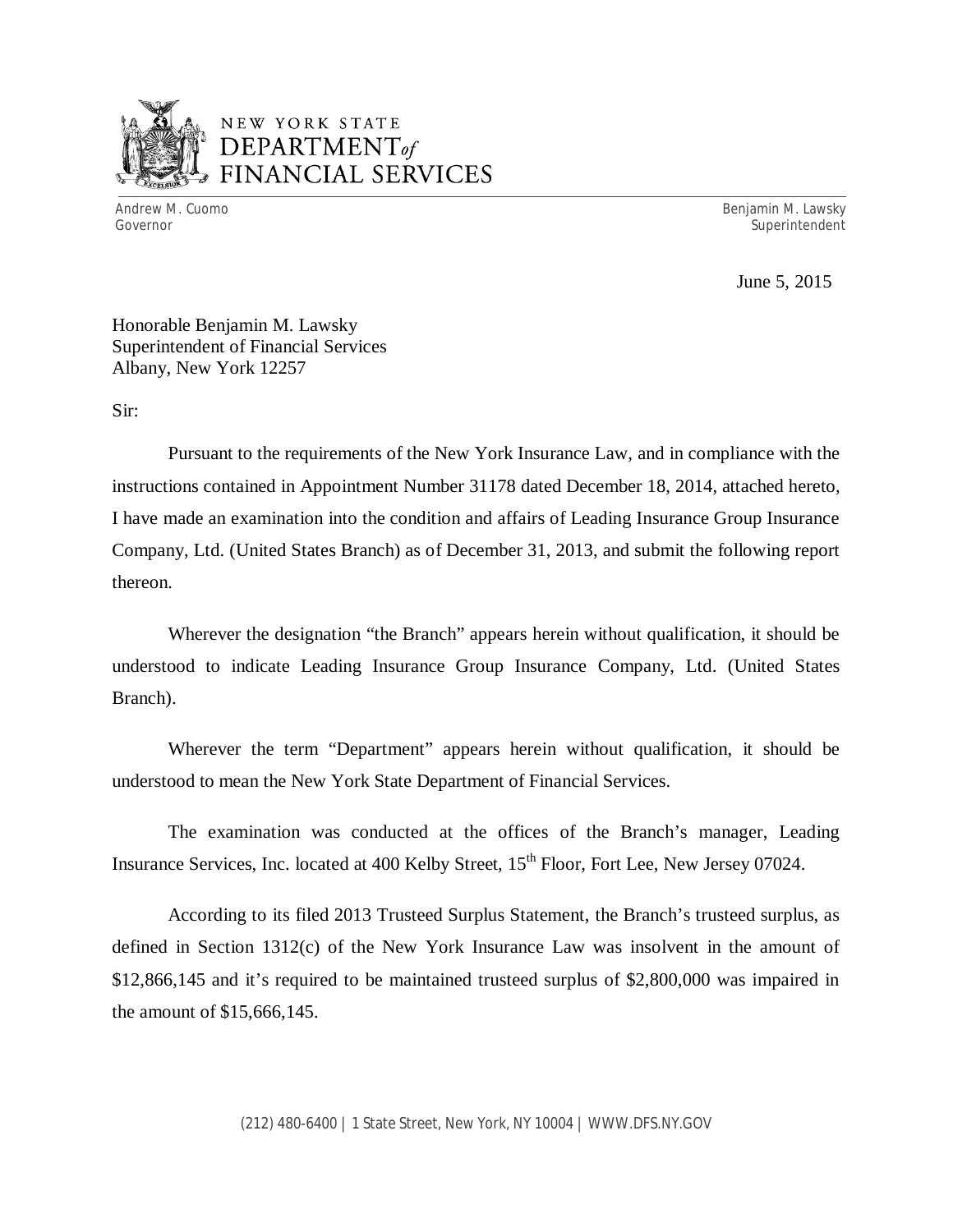This examination has determined that as of December 31, 2013, the Branch's trusteed surplus was insolvent in the amount of \$110,783,855, and it's required to be maintained trusteed surplus of \$2,800,000 was impaired in the amount of \$113,583,855.

 Subsequent to the examination date, the Branch received \$140,000,000 in capital contributions from its Home Office.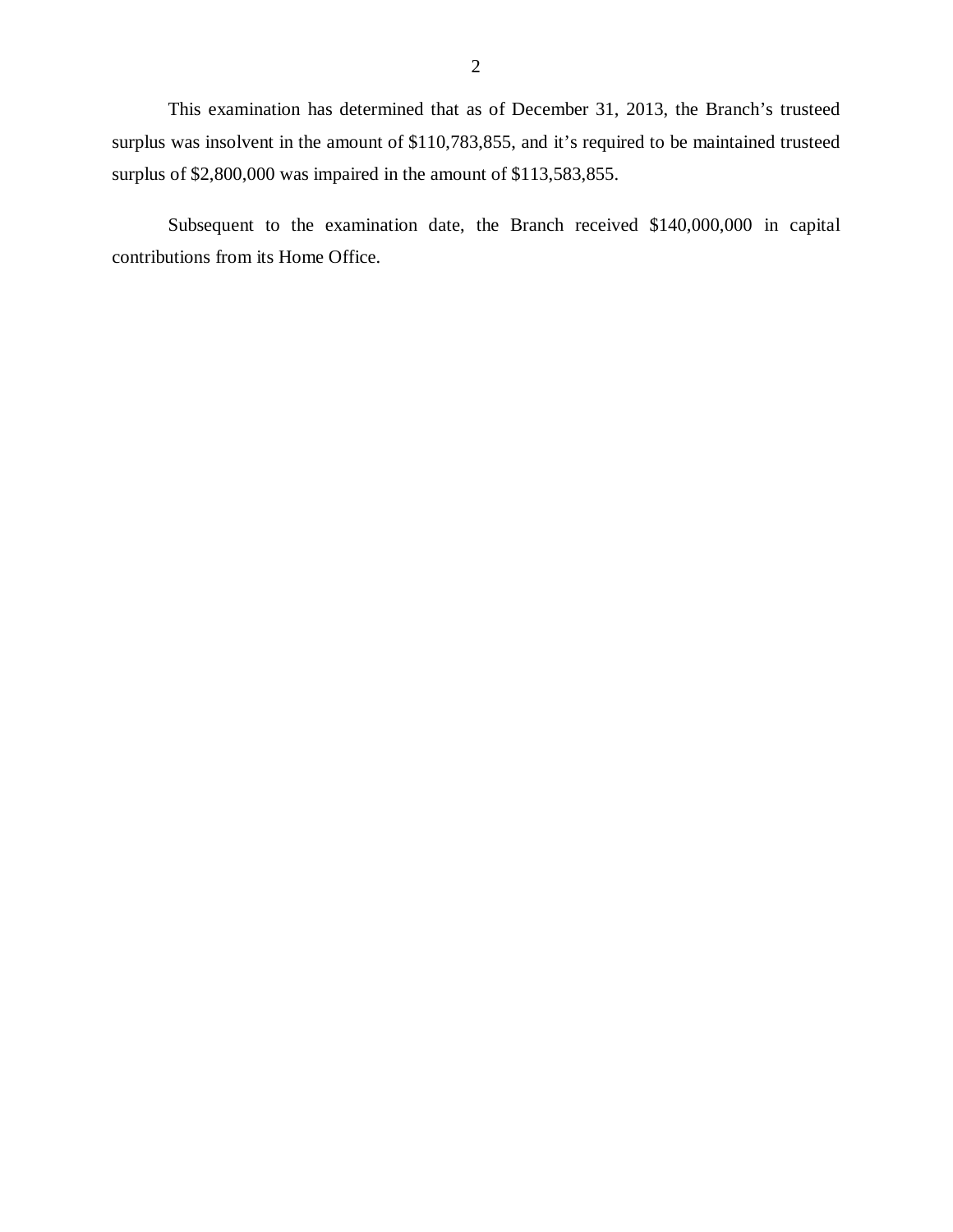#### **1. SCOPE OF EXAMINATION**

<span id="page-4-0"></span> insurer. The previous examination was conducted as of December 31, 2011. This examination covered the two-year period from January 1, 2012 through December 31, 2013. Transactions occurring subsequent to this period were reviewed where deemed appropriate by the examiner. The Department has performed an individual examination of the Branch, a multi-state

 Insurance Commissioners ("NAIC") Financial Condition Examiners Handbook ("Handbook"), which requires that we plan and perform the examination to evaluate the financial condition and identify prospective risks of the Branch by obtaining information about the Branch including corporate governance, identifying and assessing inherent risks within the Branch and evaluating system controls and procedures used to mitigate those risks. This examination also includes assessing the principles used and significant estimates made by management, as well as evaluating the overall financial statement presentation, management's compliance with Statutory Accounting Principles and annual statement instructions when applicable to domestic state regulations. This examination was conducted in accordance with the National Association of

 accordance with the risk-focused examination process. The examiners also relied upon audit work performed by the Branch's independent public accountants when appropriate. All financially significant accounts and activities of the Branch were considered in

 items as called for in the Handbook: This examination report includes a summary of significant findings for the following

> Significant subsequent events History of Branch Corporate records Management and control Fidelity bonds and other insurance Territory and plan of operation Growth of Branch Loss experience Reinsurance Reinsurance Accounts and records Statutory deposits Financial statements Summary of recommendations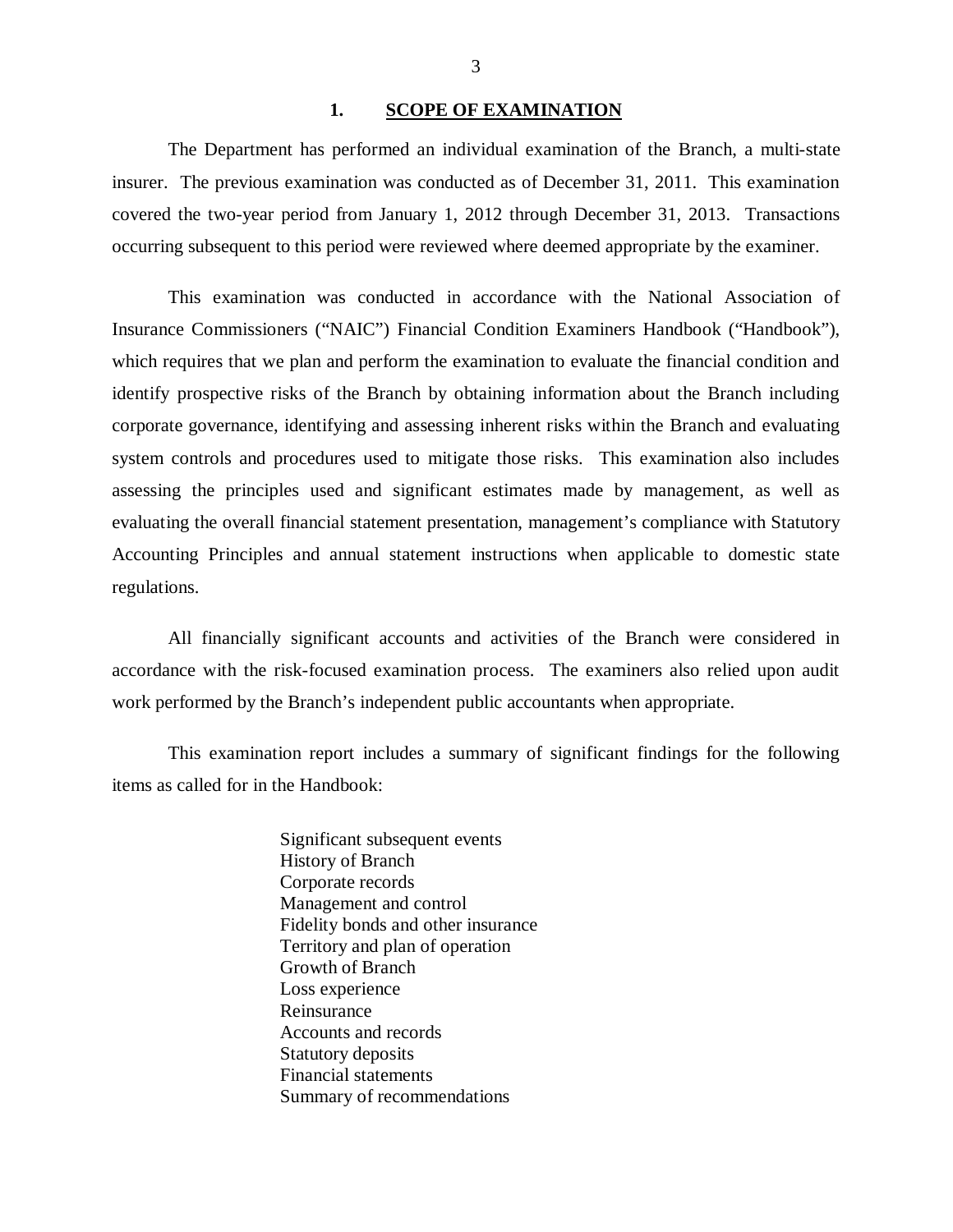<span id="page-5-0"></span> the recommendations contained in the prior report on examination. A review was also made to ascertain what action was taken by the Branch with regard to

 matters that involve departures from laws, regulations or rules, or that are deemed to require explanation or description. This report on examination is confined to financial statements and comments on those

#### **2. DESCRIPTION OF BRANCH**

 United States Branch of Lucky Insurance Company, Ltd., Seoul, South Korea. Lucky Insurance Company, Ltd. (the "Home Office") was incorporated under the laws of Seoul, South Korea on December 17, 1958. In 1995, the Home Office changed its name to LG Insurance Company, Ltd. In 2008, the Home Office adopted Leading Insurance Group Insurance Company, Ltd. as its present name. The Branch became licensed in the State of New York on February 28, 1990 as the

#### A. Management

 States manager under a duly executed power of attorney filed with the Department on October 31, 1989. On November 1, 2005, the Branch terminated the agreement with Wm. H. McGee & Co., and appointed LIG Management Services, Inc., a wholly-owned subsidiary of the Home Office, to manage the property and casualty business. The Branch is currently managed by Leading Insurance Services, Inc., ("LIS" or "U.S. Manager"), formerly known as LIG Management Services, Inc. The Branch appointed Wm. H. McGee & Co., Inc. as its lawful attorney and its United

 Management of the Branch is vested in a board of directors consisting of not less than three members of LIS. According to the 2013 filed Annual Statement, as of December 31, 2013, the board of directors was comprised of the following three members: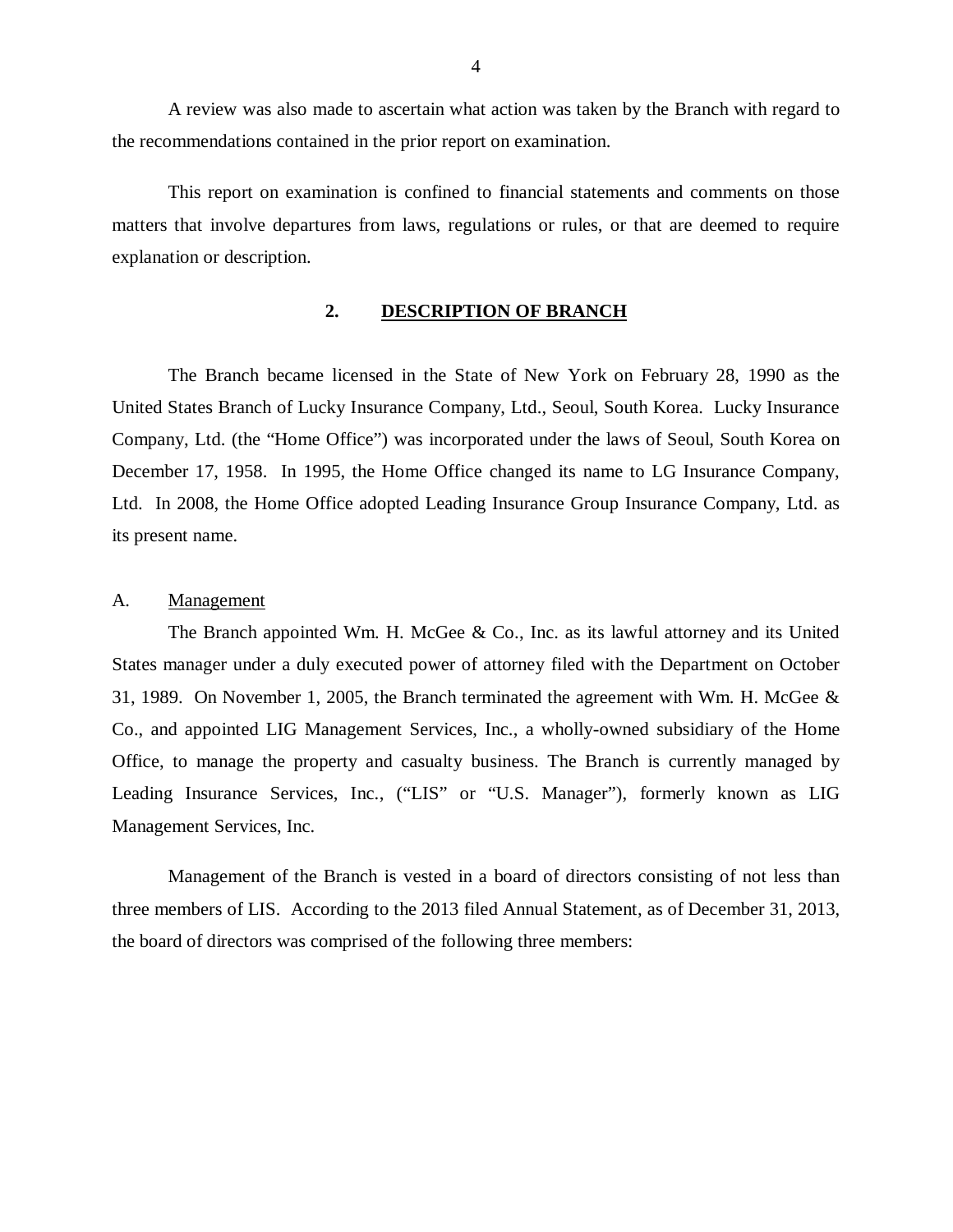| Name and Residence  | <b>Principal Business Affiliation</b> |
|---------------------|---------------------------------------|
| Hyung Kul Kim       | President                             |
| Tenafly, New Jersey | Leading Insurance Services, Inc.      |
| Tae Soon Kim        | Director                              |
| Seoul, South Korea  | Leading Insurance Services, Inc.      |

Seoul. South Korea Jong Uk Lee Director

Leading Insurance Services, Inc.

 In contrast to the filed Annual Statement, a review of the corporate records indicates that Mr. Tae Soon Kim was appointed director at the January 29, 2014 shareholders meeting, replacing Mr. Sung Wook Sull. The examiner recommends that the Branch take better care in reporting accurate information on the jurat page of its filed annual statement.

 In 2014, the board of directors was replaced with the following persons: Mr. Jacheul Koo replaced Mr. Hyung Kul Kim, and Mr. Mun Keun Lo replaced Mr. Jong Uk Lee.

As of December 31, 2013, the principal officers of the Branch were as follows:

| Name                 | Title                           |
|----------------------|---------------------------------|
| Hyung Kul Kim        | President                       |
| Jacheul Koo          | <b>Executive Vice President</b> |
| <b>Young Namgung</b> | Vice President and Secretary    |
| Kevin Leong          | Vice President, Claims          |
| Lystra Small Clouden | Vice President                  |
| Darius Adams         | <b>Treasurer and Controller</b> |

 Additionally, in March 2014 Mr. Namgung resigned and was replaced by Mr. Sanghyun Kim as Chief Financial Officer and Secretary. In August 2014, Mr. Adams resigned, and in March 2015, Mr. Leong resigned and was replaced by Mr. Robert Junio. In March 2014, Mr. Kim resigned as President and was replaced by Mr. Jacheul Koo.

 Conflict of Interest statements upon hiring; however, the Conflict of Interest statements are not The Branch requires all directors, officers and key employees of the Manager to sign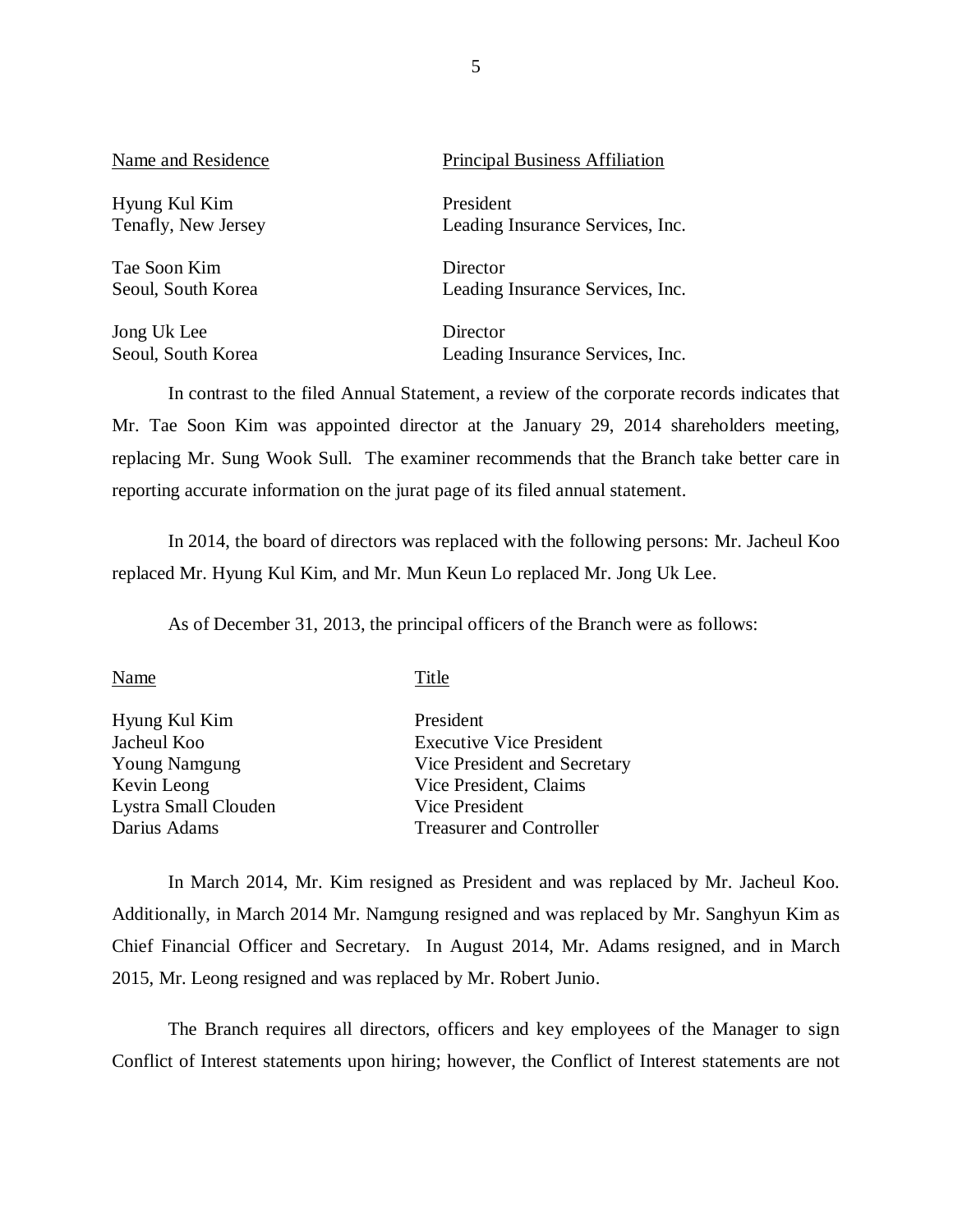<span id="page-7-0"></span> updated after hiring. The examiner recommends that all directors, officers and key employees of the Branch's Manager sign a Conflict of Interest statement on an annual basis.

 The examiner notes that, in 2014, the Branch received signed Conflict of Interest statements from all directors, officers and key employees.

### B. Territory and Plan of Operation

 Columbia and the following 17 states: Arizona, California, Colorado, Georgia, Hawaii, Illinois, Indiana, Maryland, Massachusetts, Michigan, New Jersey, New York, Pennsylvania, South Carolina, Texas, Virginia and Washington. As of December 31, 2013, the Branch was licensed to write business in the District of

 as defined in the following numbered paragraphs of Section 1113(a) of the New York Insurance As of the examination date, the Branch was authorized to transact the kinds of insurance Law:

| P <u>aragraph</u> | Line of Business                               |
|-------------------|------------------------------------------------|
| 4                 | Fire                                           |
| 5                 | Miscellaneous property                         |
| 6                 | Water damage                                   |
| 7                 | Burglary and theft                             |
| 8                 | Glass                                          |
| 9                 | Boiler and machinery                           |
| 10                | Elevator                                       |
| 12                | Collision                                      |
| 13                | Personal injury liability                      |
| 14                | Property damage liability                      |
| 15                | Workers' compensation and employers' liability |
| 19                | Motor vehicle and aircraft physical damage     |
| 20                | Marine and inland marine                       |
| 21                | Marine protection and indemnity                |

 In addition, the Branch wrote in this State the business of special risk insurance pursuant to Article 63 of the New York Insurance Law.

 Based on the lines of business for which the Branch is licensed and pursuant to the requirements of Articles 13 and 41 of the New York Insurance Law, the Branch is required to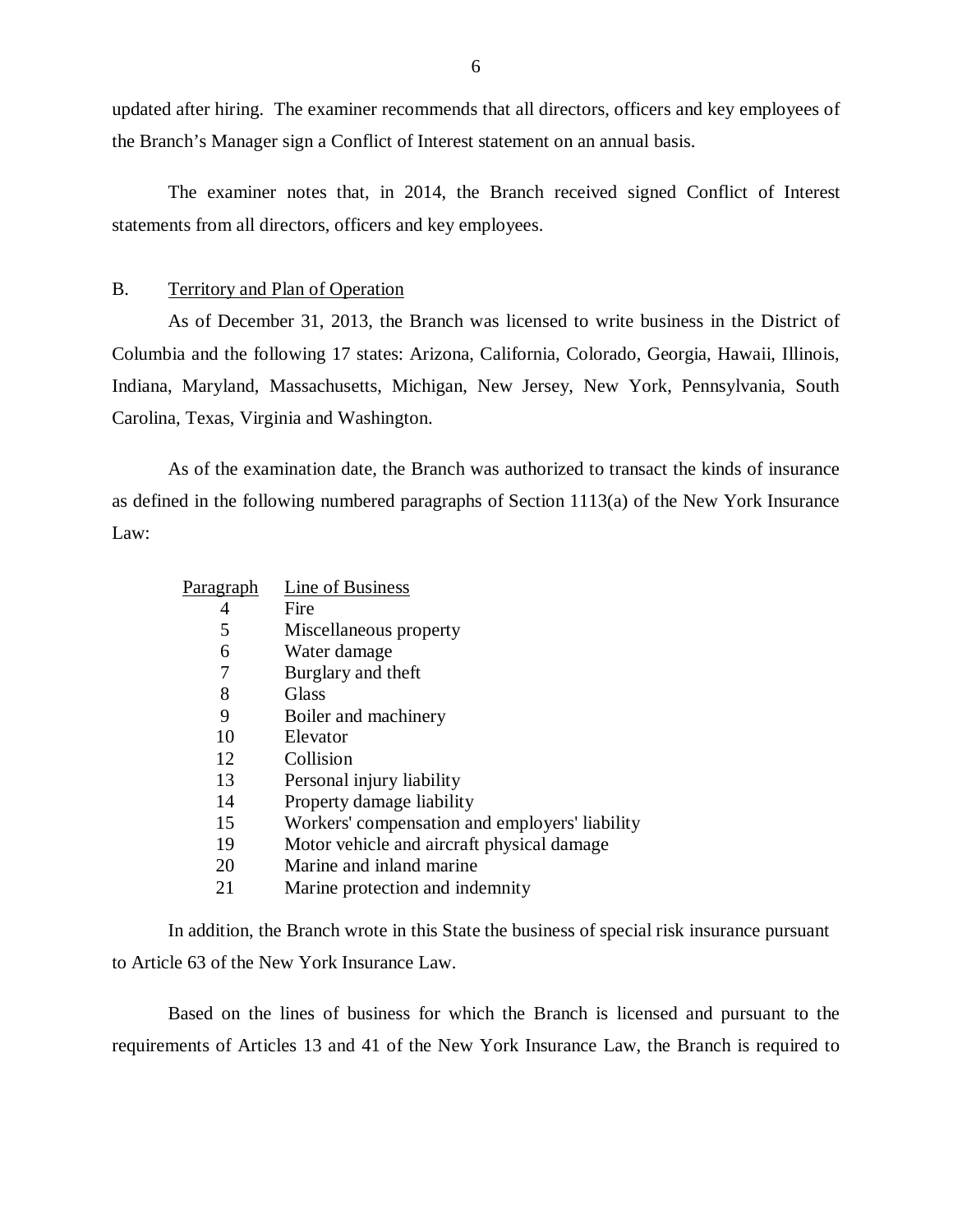maintain a minimum surplus to policyholders in the amount of \$2,800,000, and to maintain its trusteed surplus at or above its level of minimum surplus to policyholders.

 and in New York for the period under examination: The following schedule shows the direct premiums written by the Branch both in total

|      |                              |                       | Premiums Written in New York State |
|------|------------------------------|-----------------------|------------------------------------|
|      |                              |                       | as a                               |
|      | Calendar Year New York State | <b>Total Premiums</b> | Percentage of Total Premium        |
|      |                              |                       |                                    |
| 2012 | \$53,376,945                 | \$116,875,500         | 45.67%                             |
| 2013 | \$67,811,130                 | \$163,655,579         | 41.44%                             |

 commercial package policies ("CPP") for small business owners. The business is produced through brokers. In 2011, the Branch began writing workers compensation business in New York and New Jersey; however, this line was placed in run-off in April 2014. The Branch is primarily engaged in writing business owners policies ("BOP") and

### C. Reinsurance

#### Assumed

The Branch did not assume business as of December 31, 2013.

#### Ceded

 The Branch has structured its ceded reinsurance program as follows (all treaties are 100% authorized):

| <b>Type of Treaty</b>                 | <b>Cession</b>                                                                     |
|---------------------------------------|------------------------------------------------------------------------------------|
| <b>Property</b>                       |                                                                                    |
| <b>Multi-Line Quota Share</b>         | 50% Quota Share of \$1,000,000 per risk for<br>risks written on or before $4/1/13$ |
|                                       | 50% Quota Share of \$12,000,000 per risk<br>for risks written after $4/1/13$       |
| <b>Property Facultative Automatic</b> | \$28,000,000 excess of \$12,000,000 for risks<br>ceded into the automatic facility |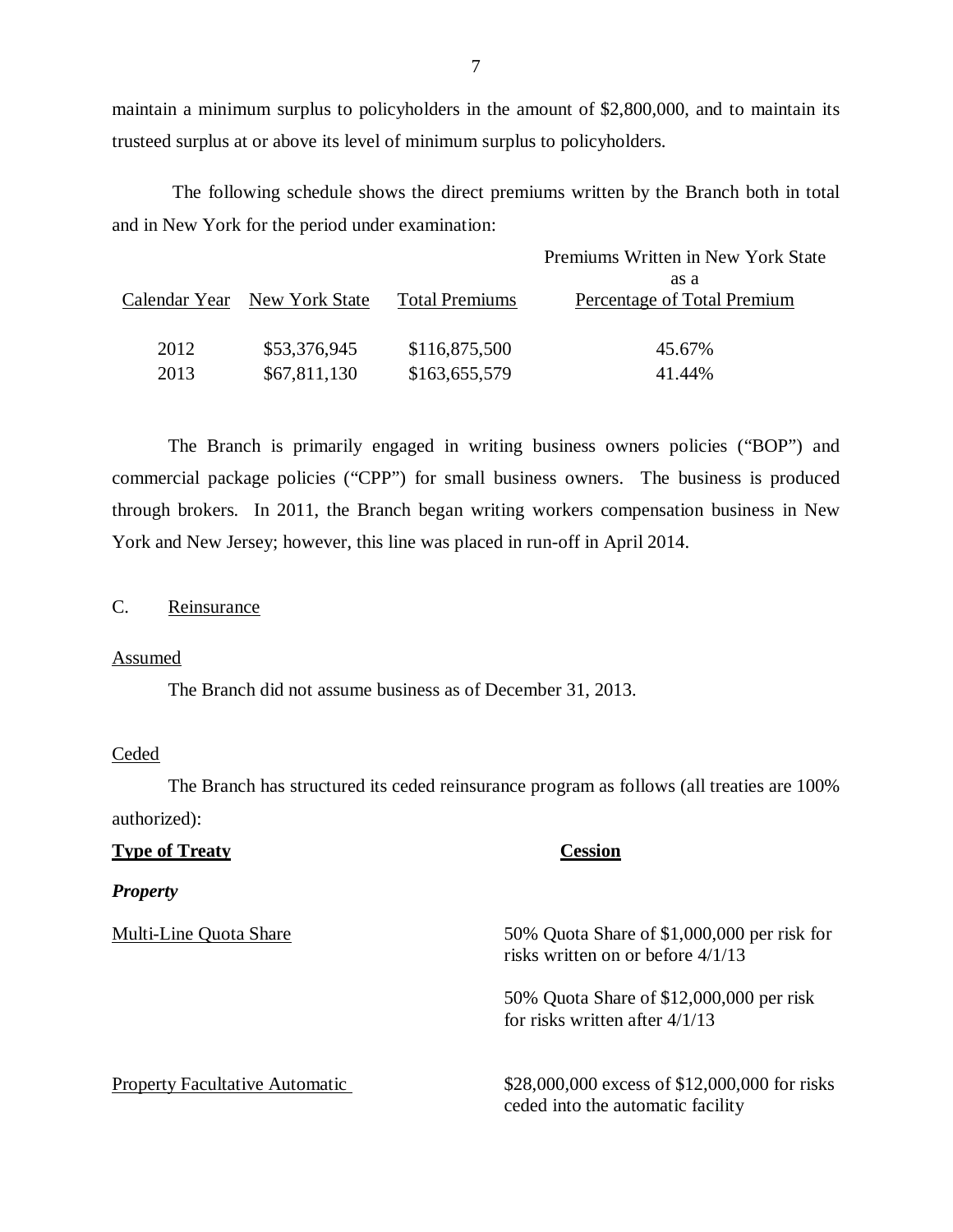| <b>Property Excess of Loss</b>                                    | \$11,000,000 excess of \$1,000,000 each risk,<br>each loss for losses on or after 4/1/13 with<br>respect to risks written prior to $12/1/12$                      |
|-------------------------------------------------------------------|-------------------------------------------------------------------------------------------------------------------------------------------------------------------|
|                                                                   | \$10,000,000 excess of \$2,000,000 each risk,<br>each loss occurrence for losses on or after<br>$4/1/13$ with respect to risks written from<br>12/1/12 to 3/31/14 |
| <b>Property Catastrophe Excess of Loss</b><br>First Layer         | \$10,000,000 excess of \$2,000,000 each loss<br>occurrence                                                                                                        |
| <b>Second Layer</b>                                               | \$18,000,000 excess of \$12,000,000 each<br>loss occurrence                                                                                                       |
| <b>Third Layer</b>                                                | \$20,000,000 excess of \$30,000,000 each<br>loss occurrence                                                                                                       |
| <b>Commercial Umbrella Quota Share</b>                            | 90% quota share on first \$1,000,000 plus<br>100% of limits in excess of $$1,000,000$ for<br>amounts up to, but not exceeding<br>\$5,000,000                      |
| Boiler & Machinery Semi-Automatic                                 | 100% quota share for all business written<br>not exceeding \$15,000,000 single total<br>insurable value                                                           |
| Liability<br><b>Employment Practices Liability Quota Share</b>    | 70% quota share of each Net Loss, each<br>claim, under each policy                                                                                                |
| <b>Workers' Compensation Excess of Loss</b><br><b>First Layer</b> | \$9,500,000 excess of \$500,000 each loss<br>occurrence                                                                                                           |
| <b>Second Layer</b>                                               | \$10,000,000 excess of \$10,000,000 each<br>loss occurrence                                                                                                       |
| <b>Multi-Line Quota Share</b>                                     | 50% Quota Share; reinsurer's limit of<br>\$2,000,000 per occurrence for risks written<br>after December 1, 2012 through March 31,<br>2014                         |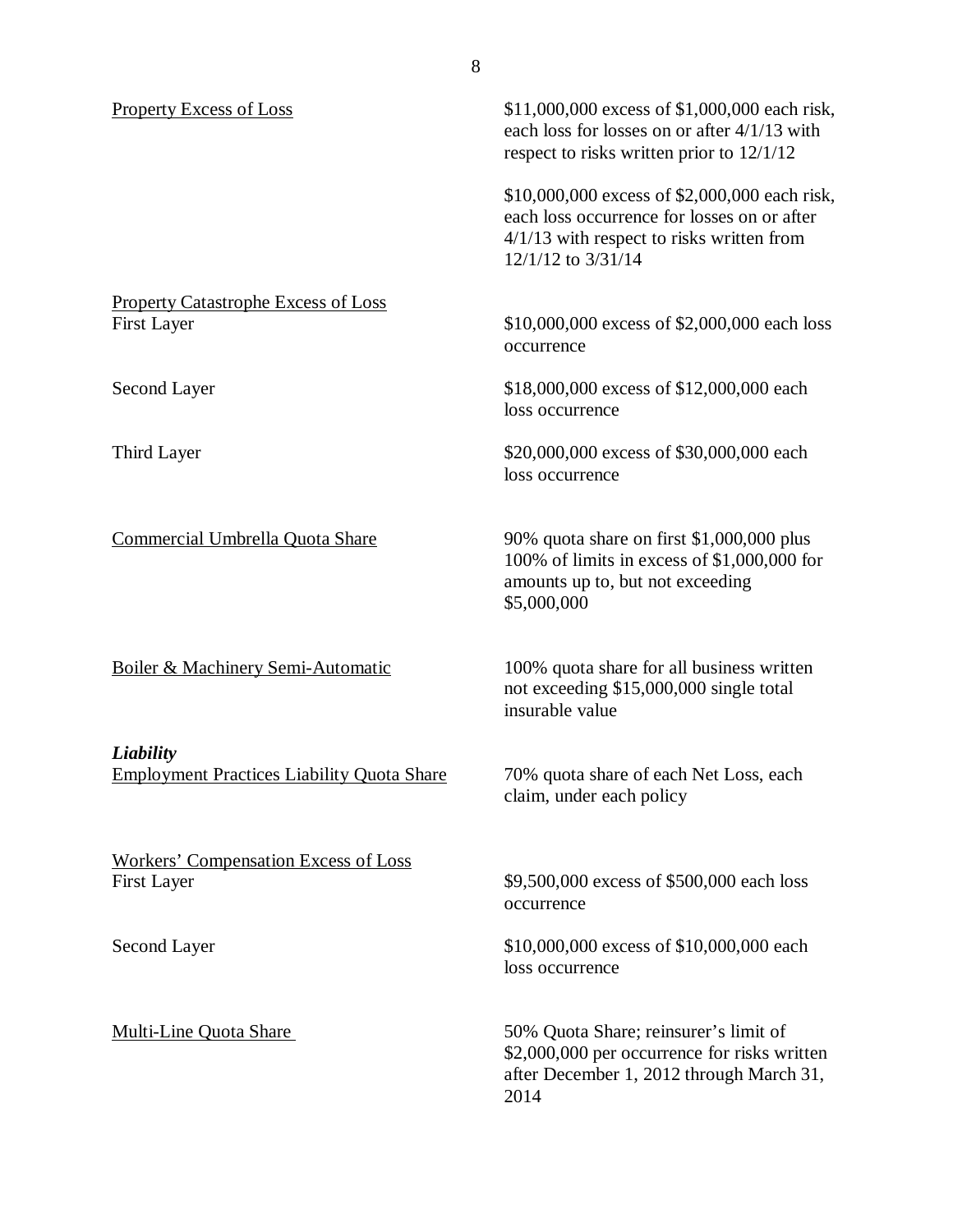It is the Branch's policy to obtain the appropriate collateral for its cessions to unauthorized reinsurers. Letters of credit obtained by the Branch to take credit for cessions to unauthorized reinsurers were reviewed for compliance with Department Regulation No. 133. No exceptions were noted.

 All significant ceded reinsurance agreements in effect as of the examination date were reviewed and found to contain the required clauses, including an insolvency clause. Additionally, management has represented that all material ceded reinsurance agreements transfer both underwriting and timing risk as set forth in SSAP No. 62R. Representations were supported by appropriate risk transfer analyses and an attestation from the Branch's management Chief Executive Officer and Chief Financial Officer pursuant to the NAIC Annual Statement Instructions. Additionally, examination review indicated that the Branch was not a party to any finite reinsurance agreements. All ceded reinsurance agreements were accounted for utilizing reinsurance accounting as set forth in SSAP No. 62R.

 The examination review found that the Schedule F data reported by the Branch in its 2013 filed Annual Statement did not accurately reflect its reinsurance transactions. Specifically, the Branch overstated its reinsurance recoverable on paid losses and loss adjustment expenses by \$3,817,710. Events leading up to this overstatement stem from Superstorm Sandy-related claims that were originally not captured as reinsured losses in the Branch's claims administration system ("CAS"). Specifically, the CAS did not capture all catastrophe claims due to a design limitation of the system. The Branch became aware that the CAS was not properly capturing all losses, and in the third quarter of 2013, hired an external reinsurance consultant to review, among other items, the catastrophe losses. During the same time period, the CAS underwent a system enhancement to capture all catastrophe losses (the enhancement was subsequently removed in the first quarter of 2014). As a result of the consultant review of Sandy-related claims, the accounting department booked \$3,817,710 of reinsured losses in the general ledger, not realizing the CAS was calculating the cessions, as well, due to the enhancement. In the fourth quarter of 2013, the accounting department noticed an increase in the ceded recoverable, but thought the increase was attributable to a different treaty and did not reverse the claims system-generated cession. After the annual statement filing, the reinsurance and accounting departments met internally to discuss the reinsurance process. It was at this point that the Branch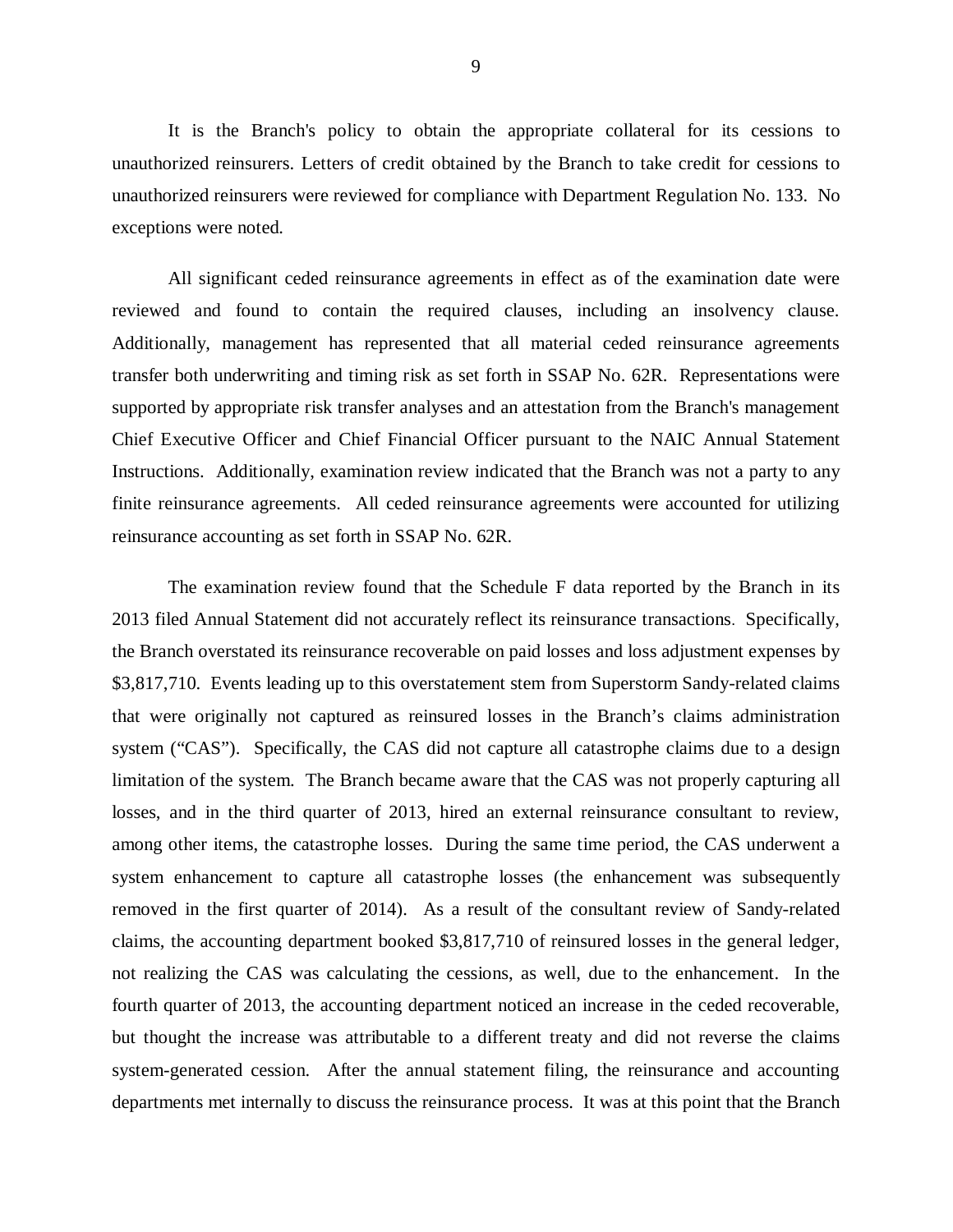<span id="page-11-0"></span> realized the overstatement in reinsurance recoverable, and in the second quarter of 2014, reversed the \$3,817,710 entry (see Section 4 of this Report for additional information).

 The examiner recommends that the Branch ensure effective communication within the organization. Effective communication could have prevented the error in the reporting of reinsurance recoverables. Controller/Treasurer resigned in August 2014. The reinsurance analyst resigned in May 2014. The

 The examiner noted that in 2013, the Branch implemented a new claims administration system, and began the migration of its business to the new system. The expected completion date for the full migration is mid-year 2016.

#### D. Affiliated Group

 Leading Insurance Group Insurance Company, Ltd., South Korea. Leading Insurance Services, Inc. (the "U.S. Manager"), a New Jersey corporation, is a wholly-owned subsidiary of Leading Insurance Group Insurance Company, Ltd., South Korea. The Branch is a member of an Affiliated Group and is the United States Branch of

 Pursuant to Section 1502 of the New York Insurance Law, transactions between the Branch and the Home Office are exempt from the filing requirements of Article 15 of the New York Insurance Law.

The following is an abridged chart of the affiliated group at December 31, 2013: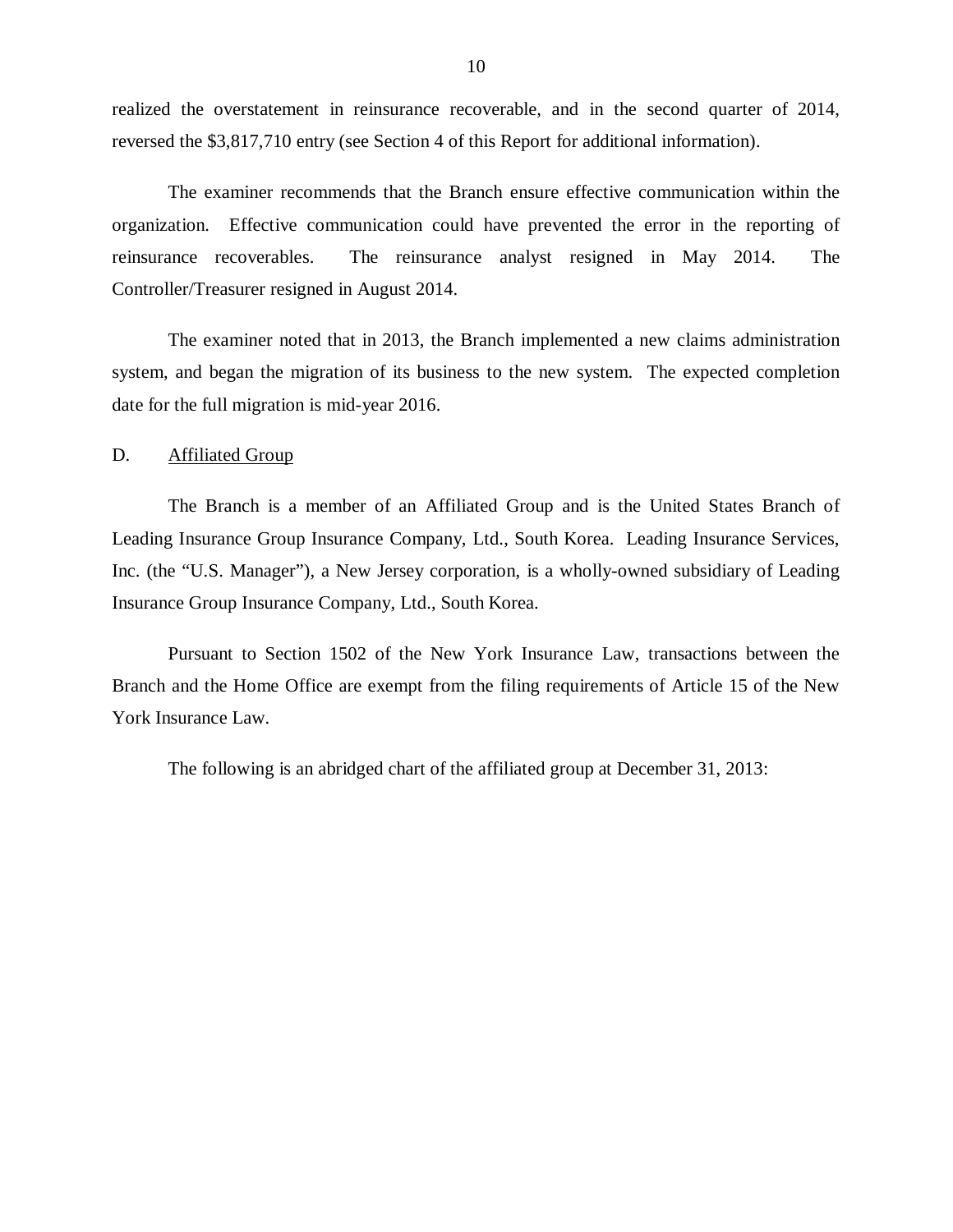

 in 2005. Pursuant to the management agreement dated July 1, 2005, and amended January 1, 2011, LIS furnishes the following services to the Branch: claims, underwriting, policyholder services, investment, producer management, collection and handling of premiums and other funds, reinsurance, accounting and financial, marketing support and product development and administration, information technology, and legal and governmental relations. The amendment to the management agreement was filed with the Department in January 2011. As indicated in Section 2A, LIS was appointed the United States Manager of the Branch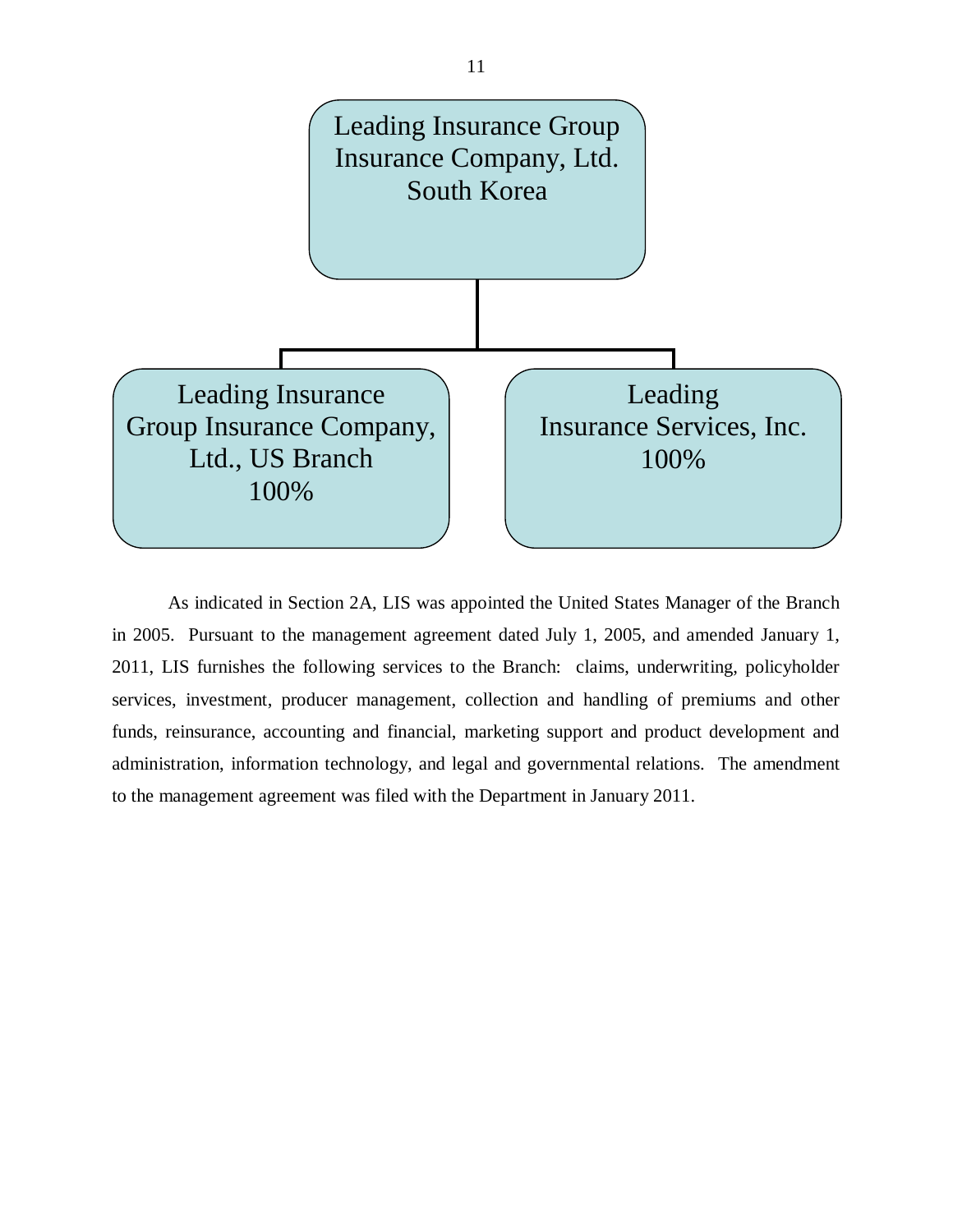#### <span id="page-13-0"></span>E. Significant Operating Ratios

 results of this examination: The following ratios have been computed as of December 31, 2013, based upon the

| *Net premiums written to surplus as regards policyholders             | N/A  |
|-----------------------------------------------------------------------|------|
| **Liabilities to liquid assets                                        | 175% |
| *Premiums in course of collection to surplus as regards policyholders | N/A  |

 \*This examination has determined that the Branch was insolvent; therefore, these ratios have not been calculated.

 \*\*The liabilities to liquid assets ratio of 175% exceeds the benchmark rate of 105% set forth in the Insurance Regulatory Information System of the National Association of Insurance Commissioners. This was a result of the examination increases to losses and loss adjustment expenses, as well as the establishment of a premium deficiency reserve.

 the two-year period covered by this examination: The underwriting ratios presented below are on an earned/incurred basis and encompass

|                                              | Amounts         | Ratios          |
|----------------------------------------------|-----------------|-----------------|
| Losses and loss adjustment expenses incurred | \$228,424,120   | 135.62%         |
| Other underwriting expenses incurred         | 86,953,829      | 51.63           |
| Net underwriting loss                        | (146, 949, 323) | (87.25)         |
|                                              |                 |                 |
| Premiums earned                              | \$168,428,626   | <u>100.00</u> % |

#### F. Accounts and Records

#### *Department Regulation No. 118 ("Reg 118")*

Part 89.8(a) of Reg 118 states, in part:

 "Every company required to furnish an annual audited financial report shall require the CPA to report, in writing, to the superintendent . . . within five business days of any determination by the CPA that the company has materially misstated its financial condition as reported to the superintendent as of the balance sheet date currently under audit . . . or that the company does not meet the minimum capital or surplus requirement. . . "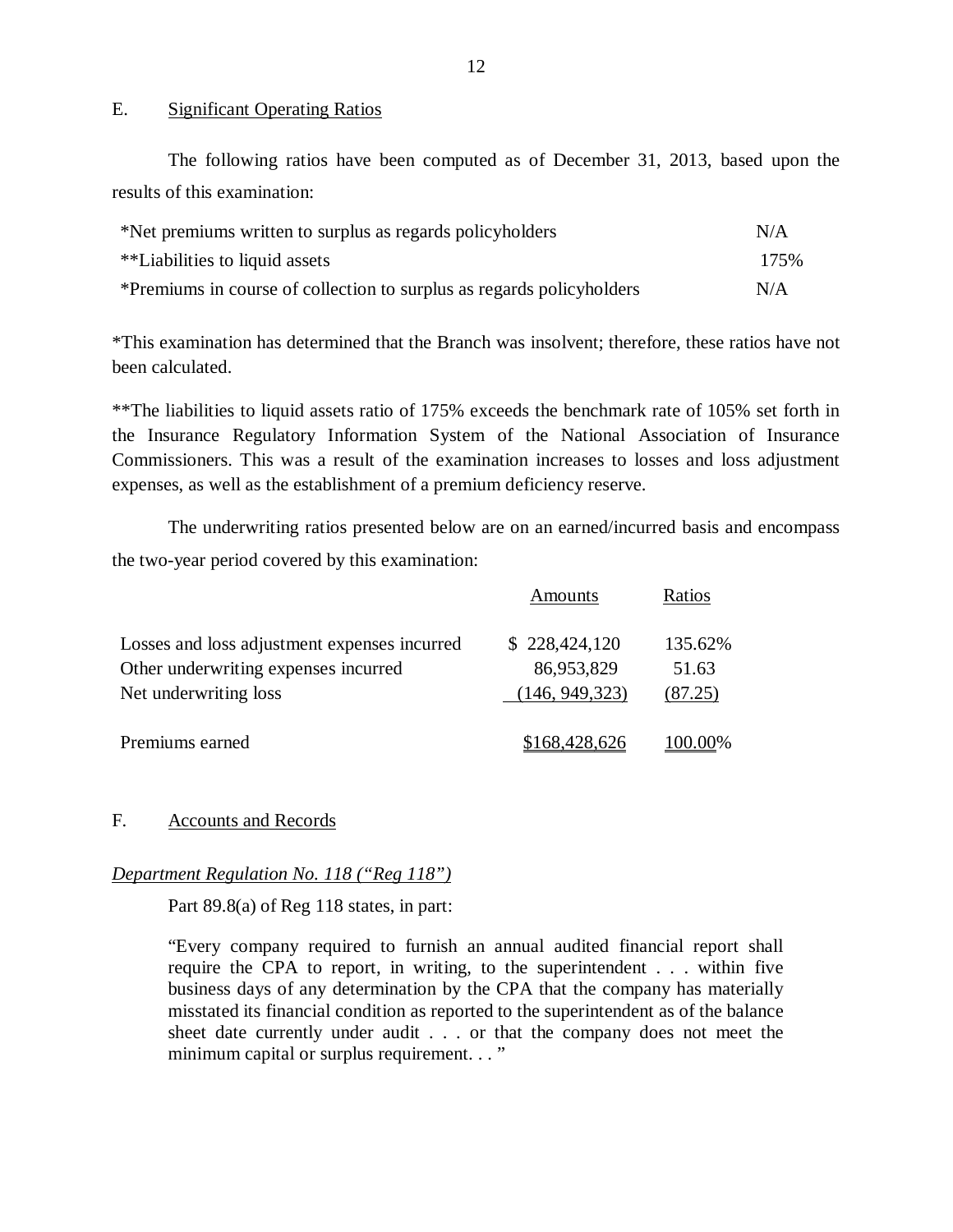In 2014, the Branch changed its external auditor. The examiner reviewed the CPA's engagement letter with the Branch and noted that it did not incorporate the requisite time frame to report to the superintendent a material misstatement in financial condition or the failure to meet the minimum capital or surplus requirement. Instead of five days, the engagement letter provided the CPA firm a 15 day time frame.

 entered into with its certified public accountants comply with Reg 118. The examiner recommends that the Branch ensure that all future engagement letters

#### G. Risk Management, Corporate Governance, and Internal Controls

 are best classified under the broad category of risk management, corporate governance, and controls. During the examination period, the Branch operated under a deficient internal control structure with significant material weaknesses. A material weakness is a deficiency, or a combination of deficiencies, in internal control, such that there is a reasonable possibility that a material misstatement of the entity's financial statements will not be prevented or detected and corrected on a timely basis. A deficiency in internal controls exists when the design or operation of the control does not allow management or employees, in the normal course of performing their assigned functions, to prevent or detect and correct misstatements on a timely basis. As a result of the examination procedures performed, several matters were noted which

The deficiencies in the control environment manifested themselves in various areas:

#### *Underwriting Environment*

 approval by the Home Office. Over the course of five years, by expanding into new markets, the Branch substantially grew its business, as follows: LIS recommends production targets on an annual basis. These targets are subject to

| \$32,200,789<br>2008<br>\$41,770,375<br>2009<br>\$54,828,141<br>2010<br>\$70,435,833<br>2011<br>\$116,875,500<br>2012<br>\$163,655,579<br>2013 | Calendar Year | <b>Direct Written Premium</b> |
|------------------------------------------------------------------------------------------------------------------------------------------------|---------------|-------------------------------|
|                                                                                                                                                |               |                               |
|                                                                                                                                                |               |                               |
|                                                                                                                                                |               |                               |
|                                                                                                                                                |               |                               |
|                                                                                                                                                |               |                               |
|                                                                                                                                                |               |                               |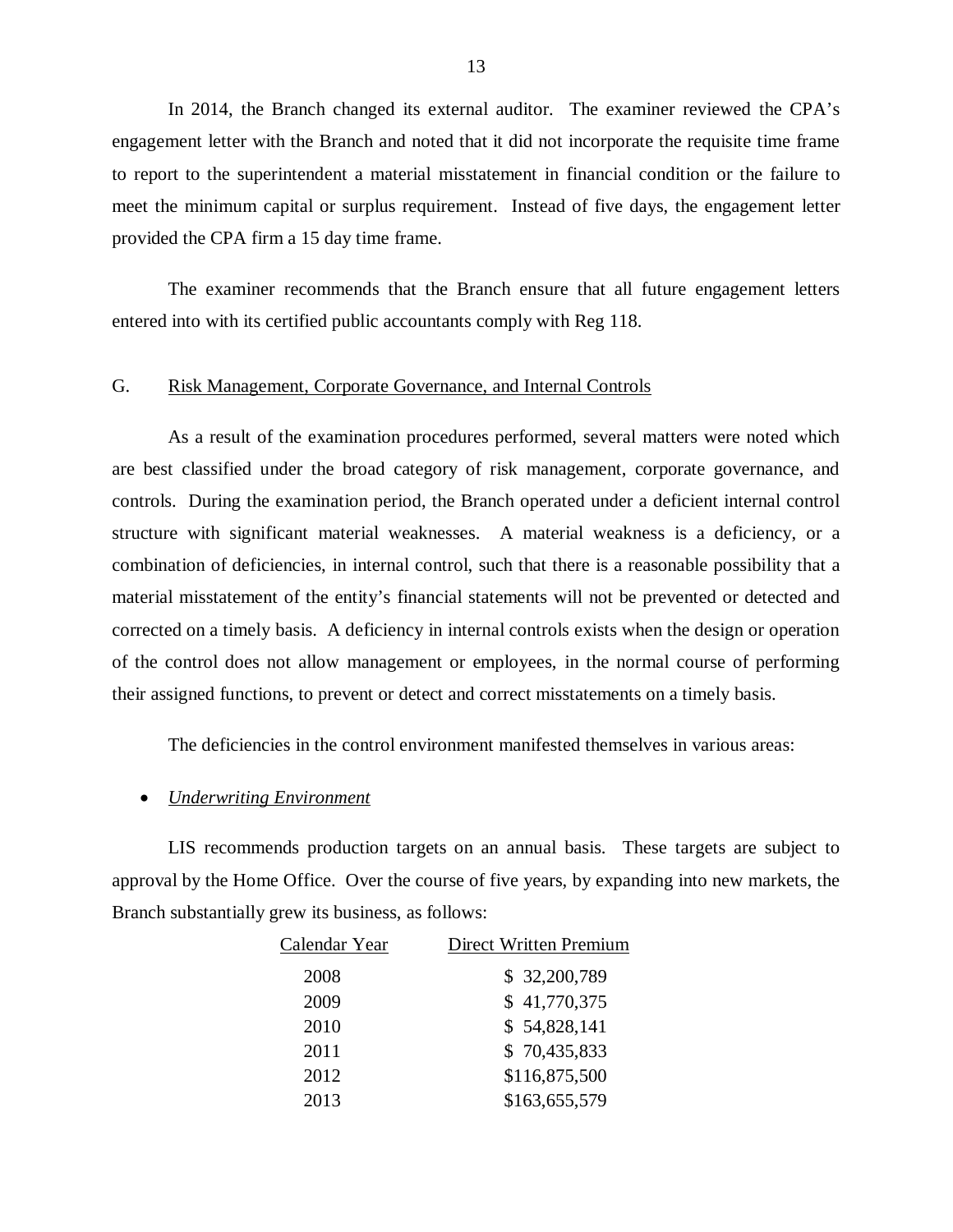In 2011, production targets were increased significantly in an attempt to gain market share. One of the strategies that LIS employed in its efforts to increase market share was to allow brokers to have access to their underwriting system with the ability to offer preferred rates to policyholders and the authority to bind and issue policies. This practice commenced in 2009, and ended on March 10, 2014 (as a result of the Department's order to cease writings). In many instances, the broker did not adhere to the underwriting guidelines, and, in addition, offered discounted rates to insured's who should have not received preferred/highly preferred rating status.

 ratios, as reported in its filed annual statements (in thousands): As a consequence of the imprudent writings, the Branch has experienced increasing loss

| Calendar | Premiums | Net Incurred | Ratio of Incurred to   |
|----------|----------|--------------|------------------------|
| Year     | Earned   | Loss and LAE | <b>Premiums Earned</b> |
| 2009     | 29,966   | 18,203       | 60.7%                  |
| 2010     | 43,560   | 27,132       | 62.3%                  |
| 2011     | 54,531   | 33,221       | 60.9%                  |
| 2012     | 82,352   | 49,016       | 59.5%                  |
| 2013     | 86,076   | 65,644       | 76.3%                  |
| 2014     | 70,708   | 72,219       | 102.1%                 |

 It is noted that the above referenced chart does not include the examination adjustments, made in this Report, to loss and loss adjustment expense reserves. The ratio of net incurred losses and loss adjustment expenses to premiums earned, for the two year period of this Report, is 135.62%.

 The Director of Underwriting who presided over the Branch's rapid expansion of business resigned in April 2013.

#### *Data Discrepancies*

 The Department had significant problems in reconciling the actuarial data, and discovered numerous errors and inconsistencies in the data throughout the examination process. In most instances, when the Branch provided revisions to purportedly address the issues that were brought to its attention by the examination team, the examination team would find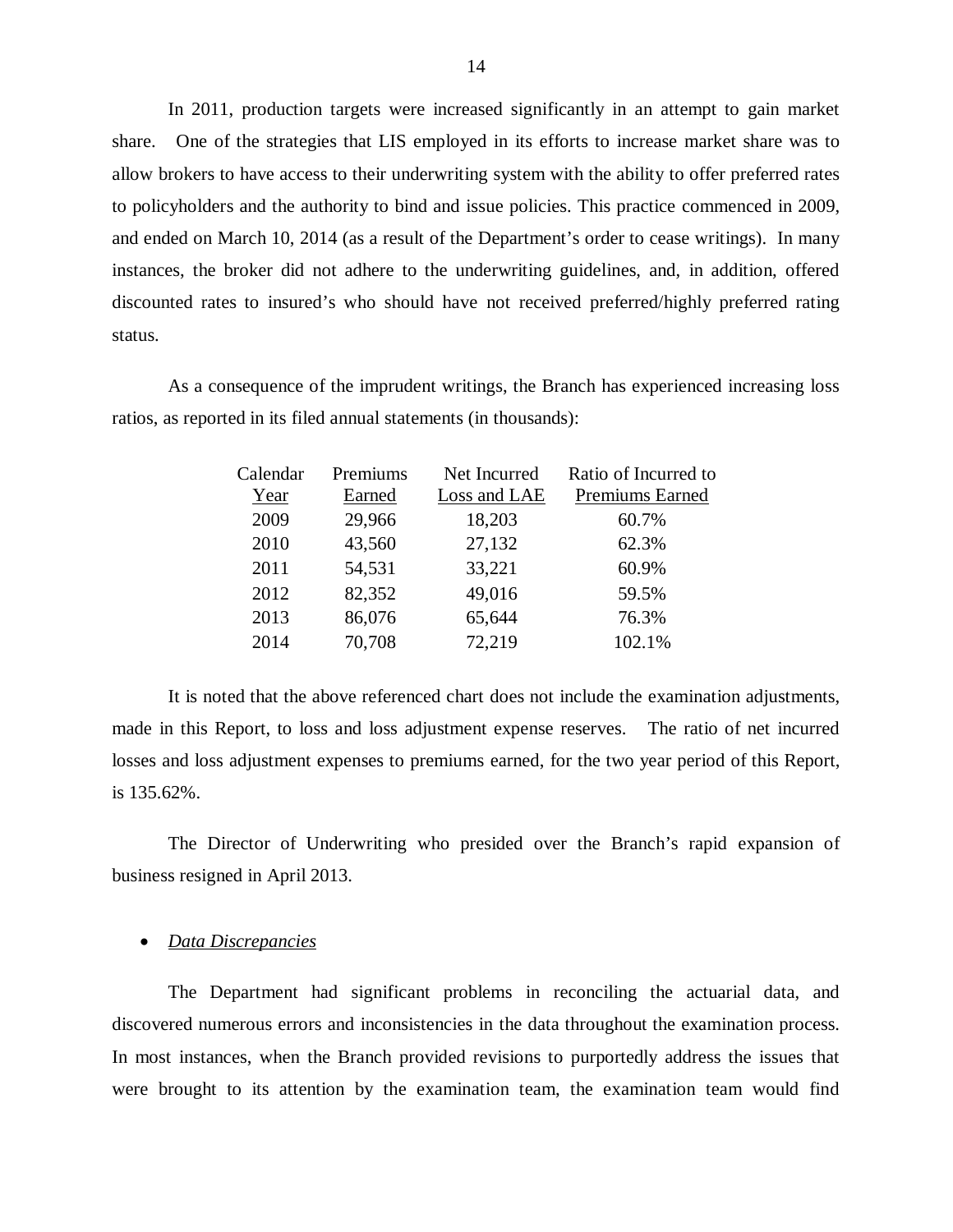additional errors, inconsistencies or omissions. Additionally, several data sources that contained LIG experience did not appear to reconcile with each other and/or follow logical patterns, despite many revisions provided by the Branch. Furthermore, the Branch was not able to adequately address many questions related to the actuarial data that were posed by the examination team in the normal course of review, including providing a rationale for not establishing a premium deficiency reserve as of December 31, 2013.

#### *Actuarial*

 For the year ending December 31, 2012, the Branch's CPA firm recalled their 2012 Audit Report, relative to concerns regarding the appropriateness of the Branch's booked loss and loss adjustment expense reserves. On June 3, 2014, pursuant to Section 307(4)(b)(1) of the New York Insurance Law, the CPA firm informed the Department of its intent to recall the report. The report was recalled shortly thereafter.

 The Branch's Chief Actuary resigned in July 2014. The Branch has since relied on the Director of Finance to coordinate all actuarial functions and communications. They have out-sourced the reserve analysis function to an outside consultant.

 The examiner recommends that the Branch establish an internal actuarial department and hire a credentialed Chief Actuary and support staff who are qualified to: oversee the day-to-day operations of the pricing and reserving actuarial functions; take ownership for the integrity of the actuarial data; and effectively facilitate the out-sourced actuarial analyses. Effective actuarial oversight is an integral part of the risk management function and includes: data quality assurance; risk identification and quantification; and communication with other relevant company sectors and consultants.

#### *Expenses*

 As of December 31, 2013, the Branch had in place an Expense Policy & Procedure manual ("EP&P") that established guidelines regarding reimbursement for expenses incurred in connection with work-related business, and the procedures for reporting and supporting these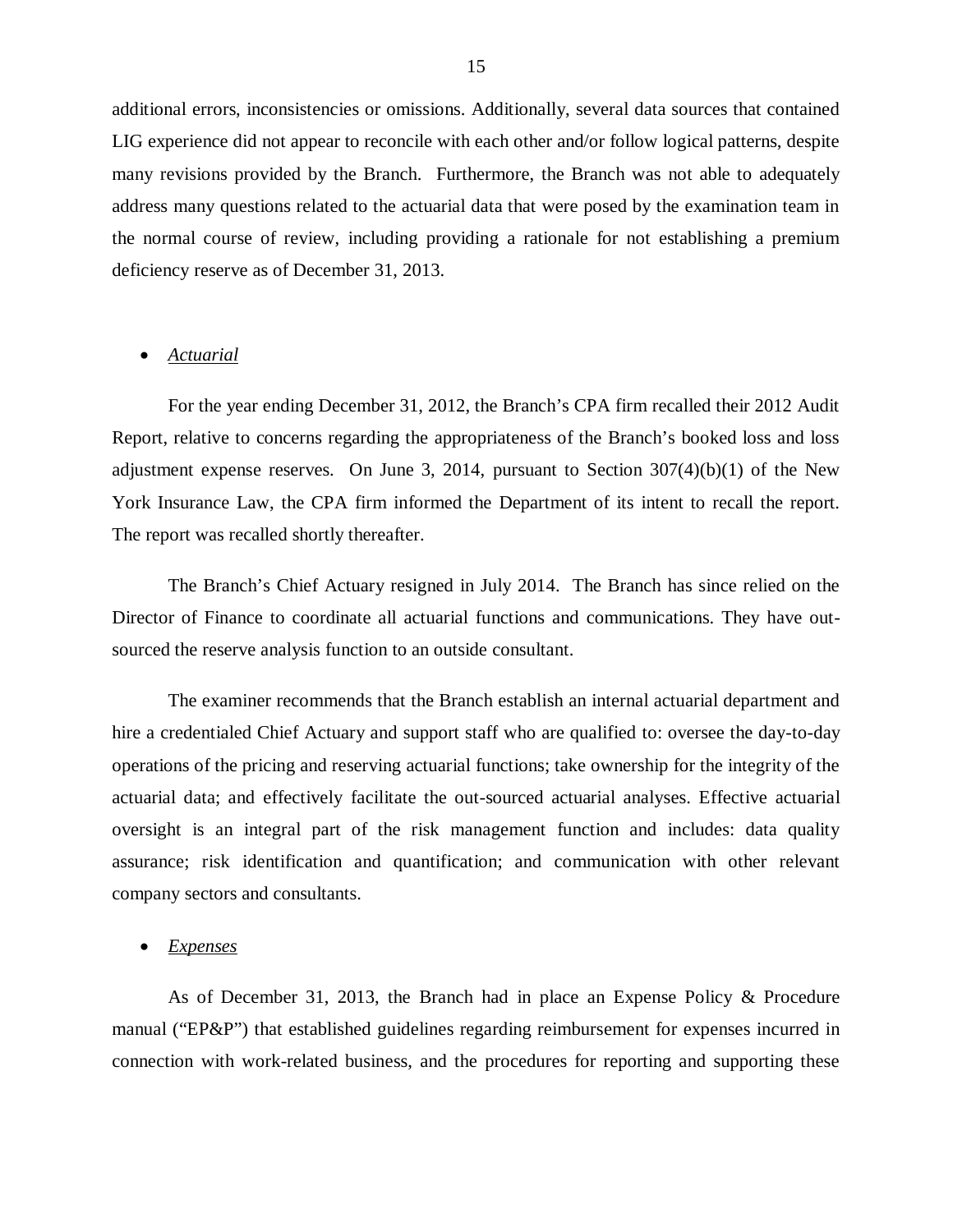expenses. The EP&P includes guidance for expenses that include, but is not limited to, travel and transportation, lodging, meals, entertainment, and supplies.

 The examiner's review of expenses revealed a general lack of adherence to the expense controls and provisions of the EP&P. Documentation of expenses, business purpose, and lists of attendees at meal and entertainment events were lacking more as a rule than an exception. Several individuals excessively used business credit cards for personal use, and large expenditures for meals and entertainment were not pre-approved in accordance with the EP&P. In addition, other key provisions of the EP&P were violated on a regular basis. Internal controls in place were either by-passed or ignored, deeming them ineffective.

 The examiner recommends that the Branch ensure that all employees fully understand all provisions contained in the EP&P, and monitor compliance to the provisions. Further, the examiner recommends that the Branch reimburse employees only appropriate business-related expenses.

 Branch implemented a new expense monitoring and processing system (the Concur system), which mitigates the risk of inappropriate reimbursement of expenses. The examiner notes that in an effort to address the issues noted above, in 2014, the

#### *Claims Environment*

 event, as described in Section 8 of this Report, the Branch hired an external consultant to perform an audit of its claims department. The audit was conducted in December 2014, and was designed to assist the Branch's efforts to evaluate the effectiveness of claims workflow, appropriateness of payments, system capabilities, subrogation and litigation practices, reserving practices and claims staffing. As part of its financial plan that was designed to eliminate the mandatory control level

 department. Specifically, the consultant noted that workloads were more than twice what they should be, at 450 – 500 claims per adjuster. A natural consequence of excessive workloads is the potential for late reserving, increased bad faith exposure, coverage issues, missed settlement opportunities, and increased expenses. One of the inadequacies noted by the consultant was the understaffing of the claims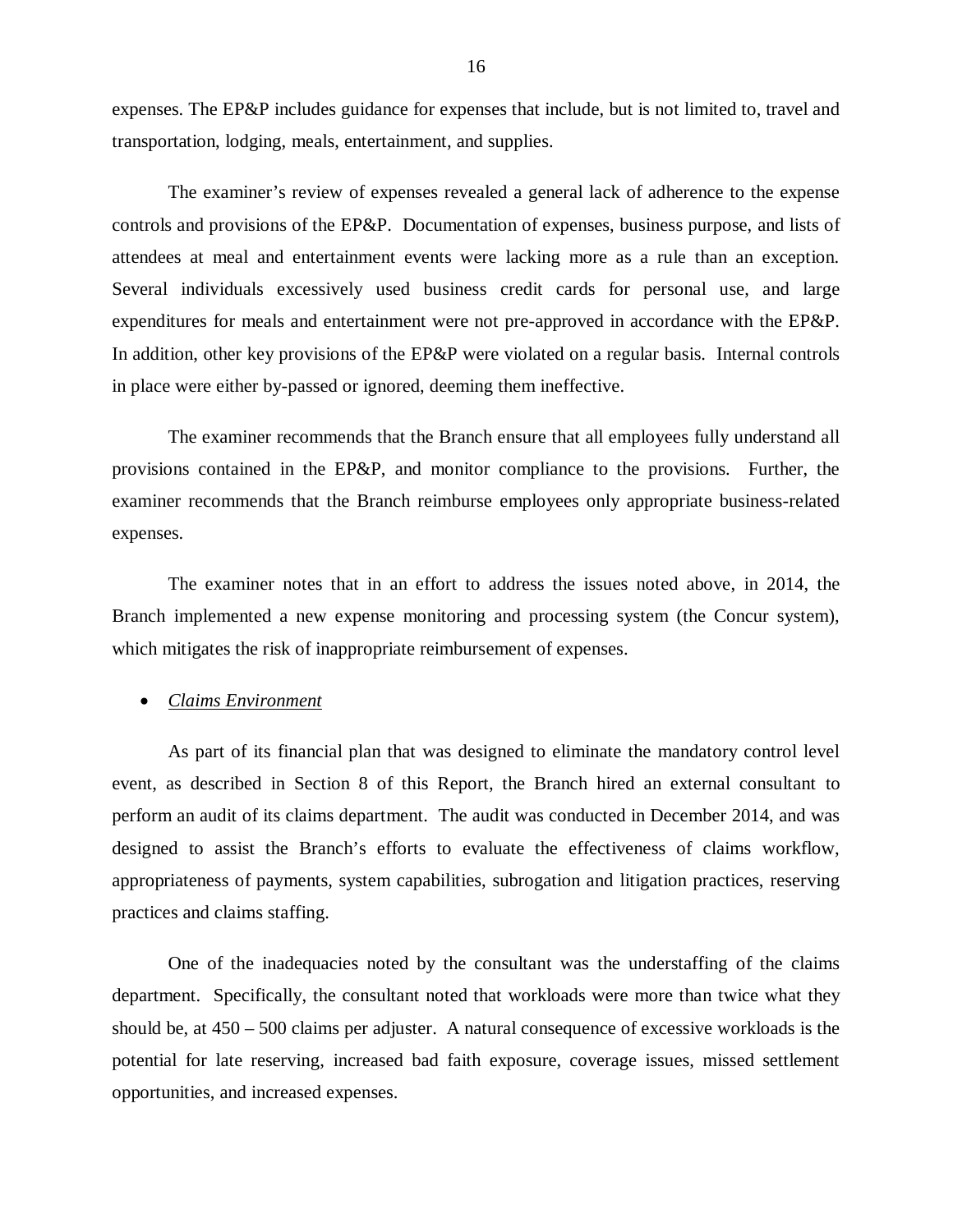experienced adjusters. experienced adjusters.<br>Additionally, the examination identified a number of weaknesses in corporate The examiner recommends that the Branch expand its claims department with

 governance. It should be noted that no one individual weakness identified is responsible for the multiple problems identified with the Branch; they collectively contributed to the multiple operational problems of the Branch. The identified corporate governance weaknesses include:

#### *Board Leadership*

 The control environment and the "tone at the top" of an organization are significantly influenced by its board of directors and audit committee. Contributing factors to an effective control environment include: the independence of the board from management; experience and stature of its members; extent of board involvement and scrutiny of activities; and the appropriateness of board actions.

 In order to adequately perform the requisite governance, guidance and oversight responsibilities that is required of a board, it is essential to have an active and involved board of directors. Additionally, independent directors are critical in attaining an effective board because the charge of directors is to scrutinize and question management's activities, to present alternative views, and to exercise its fiduciary responsibilities. During the examination period, all board members were affiliated with the organization. As indicated previously, the board of directors that was in place during the examination period was replaced in 2014.

 The examiner recommends that LIS expand its board membership to include independent directors to ensure effectiveness in providing proper oversight, guidance and governance.

 *Audit Committee* 

Section 89.2(c) Reg 118 states, in part:

 "Every company required to file an annual audited financial report pursuant to this Part shall designate a group of individuals to constitute its audit committee."

 Reg 118 further cites specific requirements of an audit committee, including being directly responsible for the oversight of the work of any CPA for the purpose of preparing or issuing the audited financial report. As regards to the 2013 financial statement, the Branch was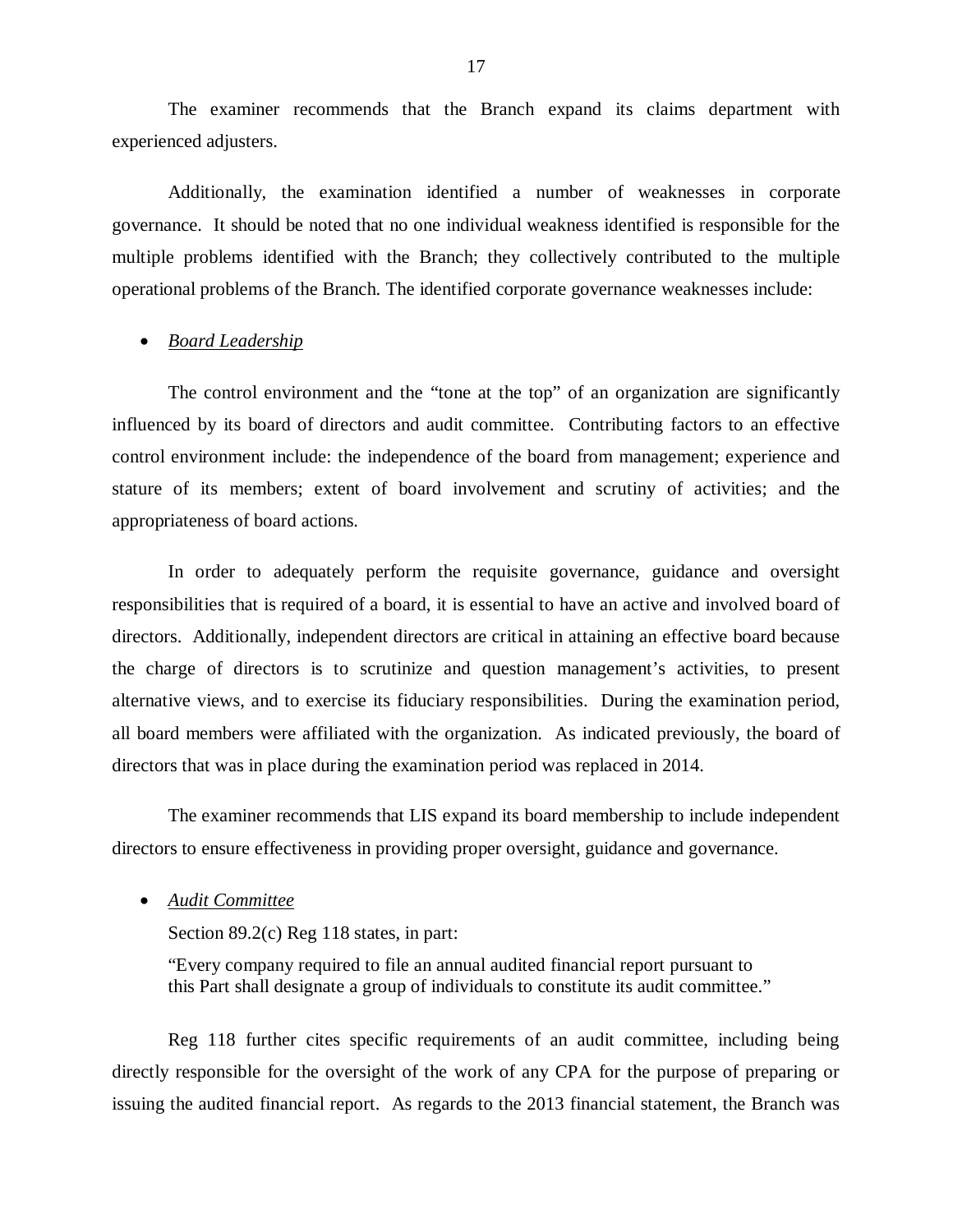not able to file its audited financial report in a timely manner. The Branch requested three extensions for the filing, citing that the CPA firm was not able to complete the audit within the required time due to various issues, and ultimately filed the 2013 Audit Report with a report date of December 26, 2014, six months past the filing due date.

 by its board of directors and audit committee. The board that was in place during the examination period oversaw a Branch with numerous internal control deficiencies, which led to material misstatements in its financial condition. These deficiencies were compounded by the lack of an audit committee. As indicated above, the control environment of an organization is significantly influenced

 independent member. The examiner recommends that the Branch appoint an audit committee with at least one

#### *Internal Audit Department*

 The Branch does not have an internal audit department. Internal audit is an integral part of an effective risk management function which includes a collaborative effort of the board of directors, audit committee, senior management, internal audit, and external auditors. Internal audit and the audit committee are mutually supportive. Consideration of the internal auditors' work is essential for an audit committee to gain a complete understanding of an organization's operations. Internal audit identifies the organization's risks (strategic, operational, financial, etc.) and assesses controls put in place by management to mitigate those risks.

 The Branch's Senior Vice President of Legal and Corporate Underwriting, whose responsibilities included compliance activities, resigned in April 2013. This position was replaced, in part, in January 2014 with the Manager of Internal Audit and Compliance. The Manager of Internal Audit and Compliance resigned shortly thereafter, in May 2014.

 The examiner recommends that the Branch establish and maintain an independent, adequately-resourced, and competently-staffed internal audit function to provide management and the board of directors with ongoing assessments of risk management and internal control processes.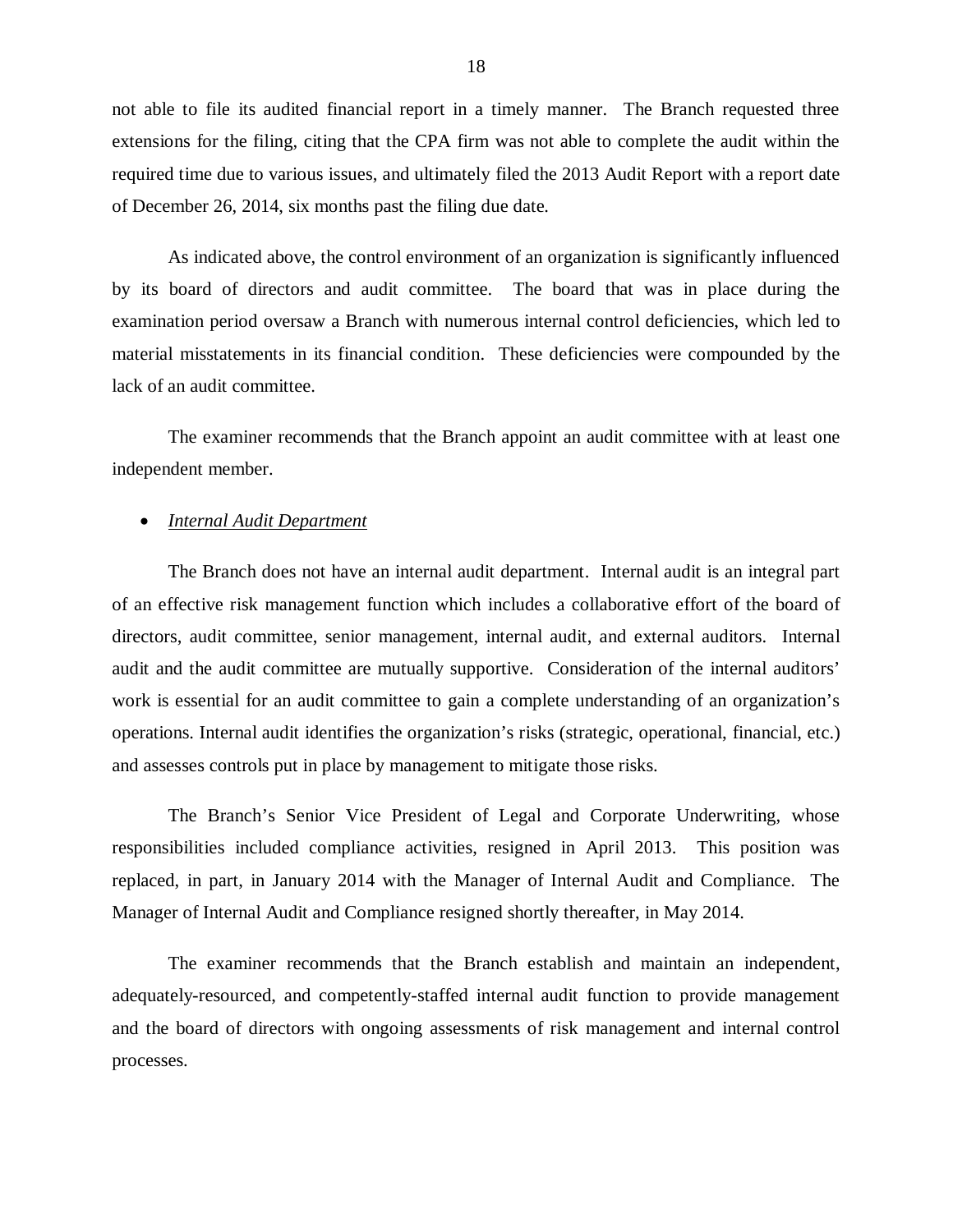*Information Technology Steering Committee* 

 In the first quarter of 2013, the Branch began to utilize the WebWriter Enterprise system ("WWE"). WWE is a customizable end-to-end policy administration system that is owned by Insurance Systems, Inc. ("ISI"), a Canadian company. LIG's migration of business from the Insurity system to the WWE system began with its business owners policies ("BOP policies"). In the third quarter of 2013, LIG recognized data defects regarding reinsurance with the WWE system, and determined it was not able to rely on the data coming from WWE. The Home Office engaged PwC Korea to review systems in order to validate the integrity of reinsurance data transactions, journal postings, accounting procedures, and to support the year-end closing. The review revealed significant issues, including:

- 1. incorrect debiting and crediting of transactions;
- 2. incorrect unearned premium recording;
- 3. ceded written premium and ceded unearned premium errors.

 PwC Korea determined that manual adjustments of approximately \$5,800,000 were necessary to successfully close year-end 2013. Based on this information, the examination team performed substantive testing of account balances, and took a non-reliance on controls approach to the examination.

to the examination.<br>One of the significant deficiencies of the Branch's operations, which relates to the weak corporate governance assessment, was that the Branch did not have an Information Technology Steering Committee ("ITSC") in place during the examination period. An ITSC is commonly defined as an administrative body that reviews, monitors and prioritizes major IT projects from a cross-functional perspective. The two key concerns of an ITSC are alignment and ownership. By means of alignment, the committee helps ensure that IT strategy is aligned with the strategic goals of the organization. By means of ownership, the business units represented on the steering committee have ultimate ownership over the larger IT strategic decisions, since those decisions will impact their processes.

 The top three activities of an ITSC are: IT project prioritization; approval of IT projects; and IT strategic planning. By failing to have an ITSC in place, the Branch did not have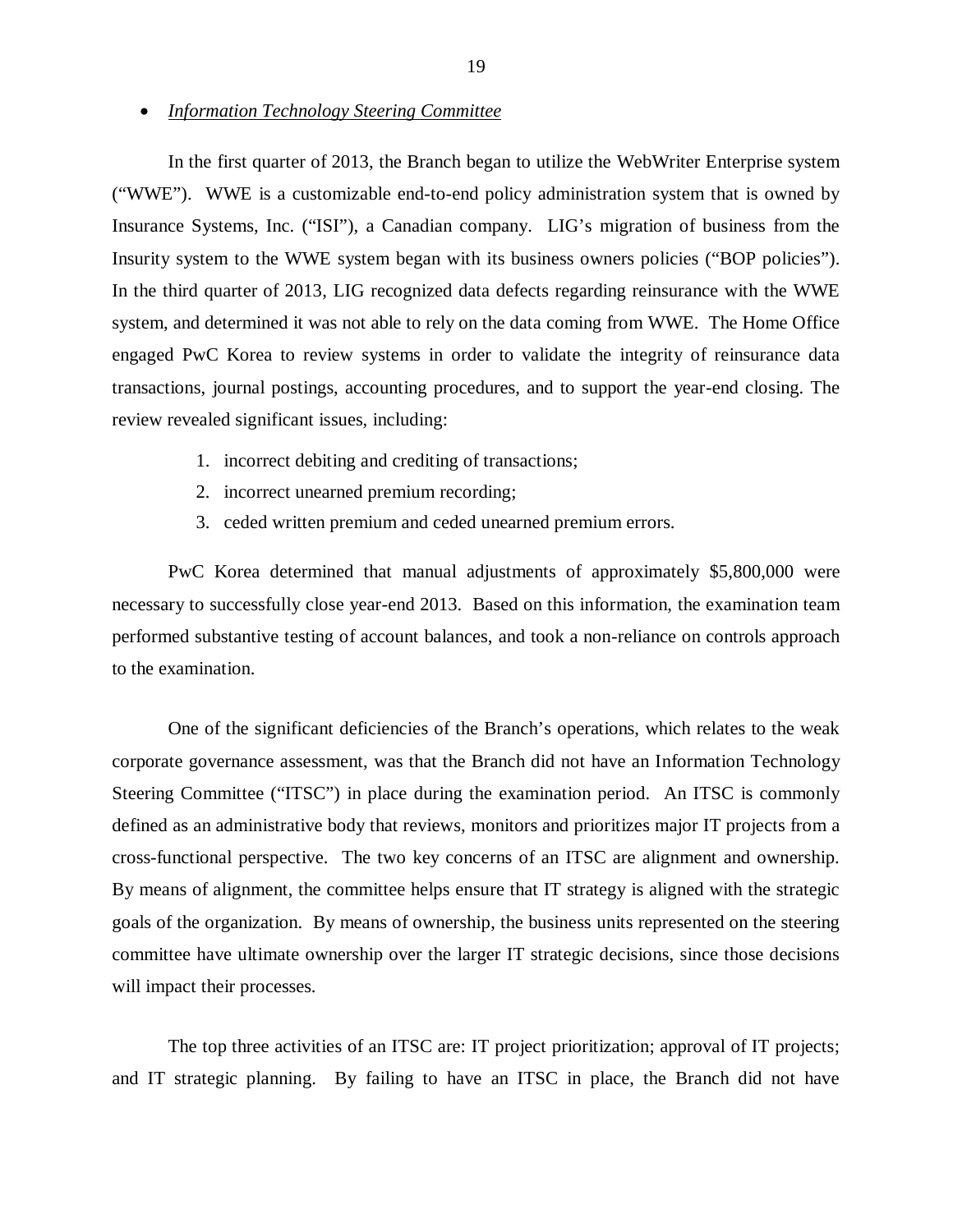important processes in place that would have prevented or mitigated the data issues documented above.

 above. The examiner recommends that the Branch develop an ITSC. The examiner also recommends that the Branch obtain a Service Organization Control ("SOC") Type II Report for evaluation prior to contracting with third party providers. An SOC Type II Report reports on the design and operating effectiveness of the service organization's non-financial reporting information systems controls, such as processing integrity (system processing is complete, accurate, timely and authorized) and availability (the system is available for operation or use as committed or agreed to).

 The examiner noted that an employee was reassigned from the Home Office in 2013 and was promoted in 2014 as the Branch's Chief Information Officer ("CIO"). The CIO is responsible for all IT operations at the Branch, including IT project prioritization, approval, and strategic planning.

 which is the foundation to a strong risk management and internal control environment. The examiner recommends that the Branch strengthen its corporate governance function,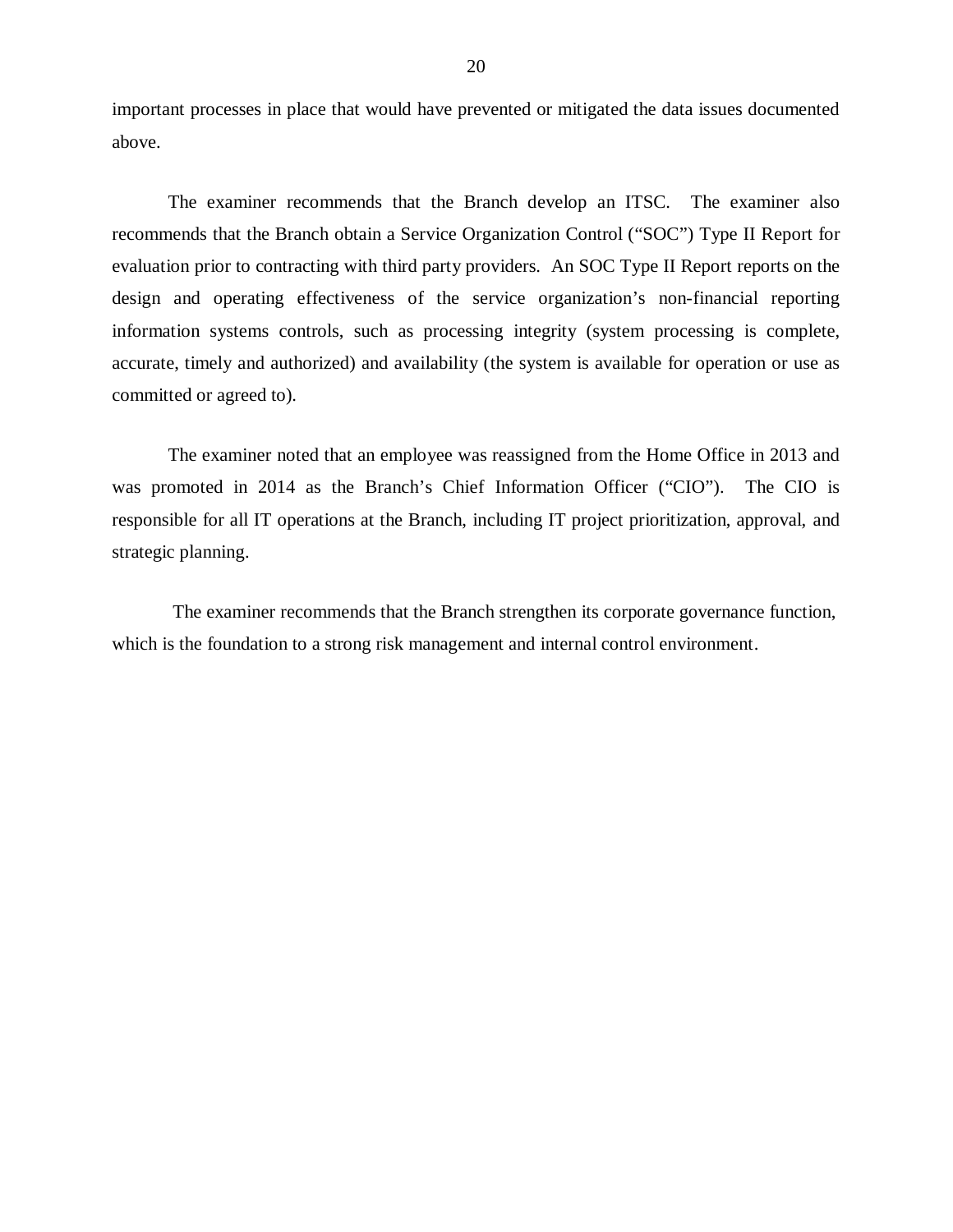## **3. FINANCIAL STATEMENTS**

#### A. **Balance Sheet**

 December 31, 2013 as determined by this examination and as reported by the Branch: The following shows the assets, liabilities and surplus as regards policyholders as of

| Assets                                                                     | Examination   | <b>Branch</b> | <b>Surplus</b>  |
|----------------------------------------------------------------------------|---------------|---------------|-----------------|
|                                                                            | Net Admitted  | Net Admitted  | Increase/       |
|                                                                            | Assets        | Assets        | (Decrease)      |
| <b>Bonds</b>                                                               | \$135,287,829 | \$135,287,829 | 0               |
| Cash, cash equivalents and short-term<br>Investments                       | 15,276,976    | 15,276,976    | 0               |
| Investment income due and accrued                                          | 1,566,863     | 1,566,863     | 0               |
| Uncollected premiums and agents' balances<br>in the course of collection   |               |               |                 |
| Deferred premiums, agents' balances and                                    | 14,403,681    | 14,403,681    | 0               |
| installments booked but deferred and not<br>yet due                        | 16,004,152    | 16,004,152    | $\Omega$        |
| Amounts recoverable from reinsurers                                        | 3,356,395     | 7,174,105     | \$(3,817,710)   |
| Current federal and foreign income tax<br>recoverable and interest thereon | 3,109,063     | 3,109,063     | $\Omega$        |
| Net deferred tax asset                                                     | $\Omega$      | 527,387       | (527, 387)      |
| Miscellaneous accounts receivable/payable                                  | 200,000       | 200,000       |                 |
| <b>Total assets</b>                                                        | \$189,204,959 | \$193,550,056 | $$$ (4,345,097) |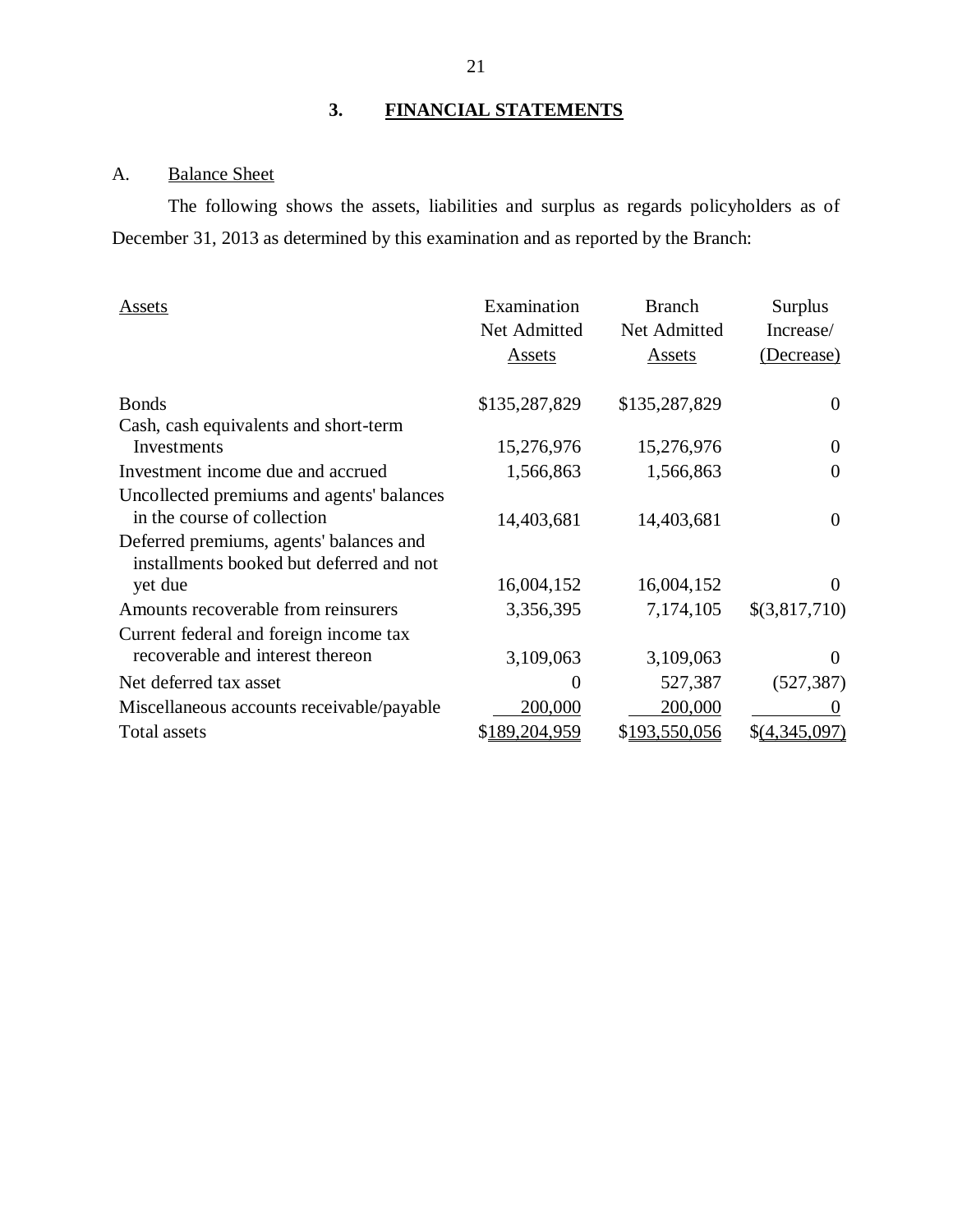| Liabilities                                         | Examination     | <b>Branch</b>  | <b>Surplus</b><br>Increase/<br>(Decrease) |
|-----------------------------------------------------|-----------------|----------------|-------------------------------------------|
| Losses and loss adjustment expenses                 | \$183,709,488   | \$114,409,488  | \$(69,300,000)                            |
| Premium deficiency reserve                          | 24,800,000      | $\theta$       | (24,800,000)                              |
| Reinsurance payable on paid losses and loss         |                 |                |                                           |
| adjustment expenses                                 | 3,582           | 3,582          | $\theta$                                  |
| Commissions payable, contingent                     |                 |                |                                           |
| commissions and other similar charges               | 1,852,910       | 1,852,910      | $\theta$                                  |
| Other expenses (excluding taxes, licenses and fees) | 1,311,621       | 1,311,621      | $\overline{0}$                            |
| Taxes, licenses and fees (excluding federal         |                 |                |                                           |
| and foreign income taxes)                           | 1,350,997       | 1,350,997      | $\theta$                                  |
| Unearned premiums                                   | 42,186,624      | 42,186,624     | $\overline{0}$                            |
| Ceded reinsurance premiums payable (net of          |                 |                |                                           |
| ceding commissions)                                 | 23,857,529      | 23,857,529     | $\overline{0}$                            |
| Provision for reinsurance                           | 78,525          | 78,525         | $\theta$                                  |
| Payable to parent, subsidiaries and affiliates      | 978,370         | 978,370        | $\theta$                                  |
| Liabilities for state policy fees and surcharges    | 1,942,917       | 1,942,917      | $\boldsymbol{0}$                          |
| Paid losses payable                                 | 174,163         | 174,163        | $\overline{0}$                            |
| Other amounts payable under reinsurance contracts   | 125             | 125            | $\overline{0}$                            |
| <b>Total liabilities</b>                            | \$282,246,851   | \$188,146,851  | \$(94,100,000)                            |
| <b>Surplus and Other Funds</b>                      |                 |                |                                           |
| Statutory deposit with Superintendent of            |                 |                |                                           |
| <b>Insurance – State of New York</b>                | \$2,800,000     | \$2,800,000    | $\overline{0}$                            |
| Gross paid in and contributed surplus               | 39,800,000      | 39,800,000     | $\overline{0}$                            |
| Unassigned funds (surplus)                          | (135, 641, 893) | (37, 196, 795) | (98, 445, 098)                            |
| Surplus as regards policyholders                    | (93,041,893)    | 5,403,205      | (98, 445, 098)                            |
| Total liabilities, surplus and other funds          | \$189,204,958   | \$193,550,056  | \$ (4,345,098)                            |

Note: This examination has determined that as of December 31, 2013, the Branch was insolvent in the amount of \$93,041,893 and it's required to be maintained surplus of \$2,800,000 was impaired in the amount of \$95,841,893.

Note: The examiner is unaware of any potential exposure of the Branch to any tax assessment and no liability has been established herein relative to such contingency.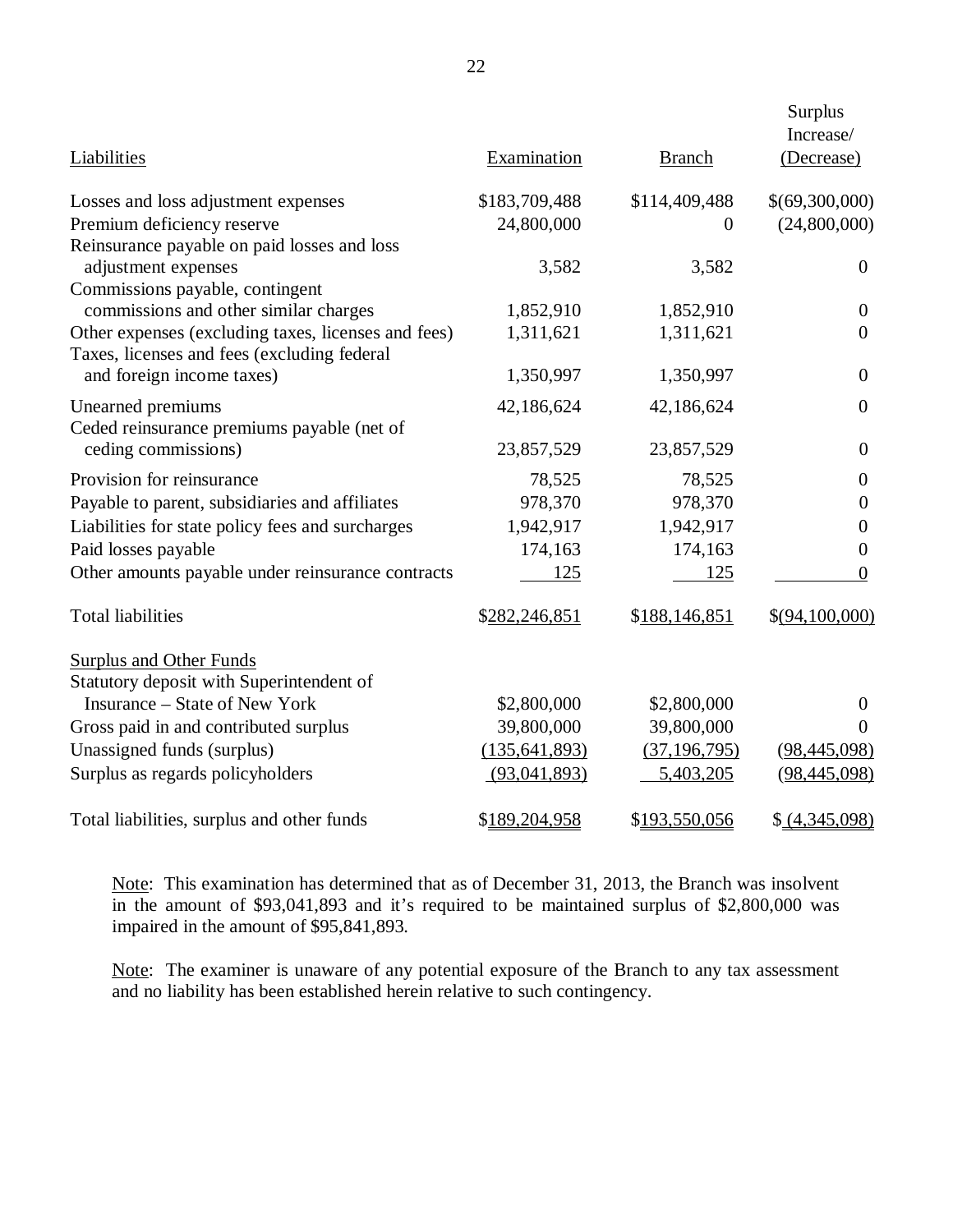#### B. Statement of Income

| <b>Underwriting Income</b>                                                                                         |                             |                   |
|--------------------------------------------------------------------------------------------------------------------|-----------------------------|-------------------|
| Premiums earned                                                                                                    |                             | \$168,428,626     |
| Deductions:<br>Losses and loss adjustment expenses incurred<br>Other underwriting expenses incurred                | \$228,424,120<br>86,953,829 |                   |
| Total underwriting deductions                                                                                      |                             | 315, 377, 949     |
| Net underwriting gain or (loss)                                                                                    |                             | \$(146,949,323)   |
| <b>Investment</b> Income                                                                                           |                             |                   |
| Net investment income earned<br>Net realized capital gain                                                          | \$9,573,013<br>167,072      |                   |
| Net investment gain or (loss)                                                                                      |                             | 9,740,085         |
| Other Income                                                                                                       |                             |                   |
| Net gain or (loss) from agents' or premium balances<br>charged off<br>Aggregate write-ins for miscellaneous income | \$ (632, 484)<br>907,639    |                   |
| Total other income                                                                                                 |                             | 275,155           |
| Net income before federal and foreign income taxes                                                                 |                             | (136, 934, 083)   |
| Federal and foreign income taxes incurred                                                                          |                             | (827,007)         |
| Net income                                                                                                         |                             | \$(136, 107, 076) |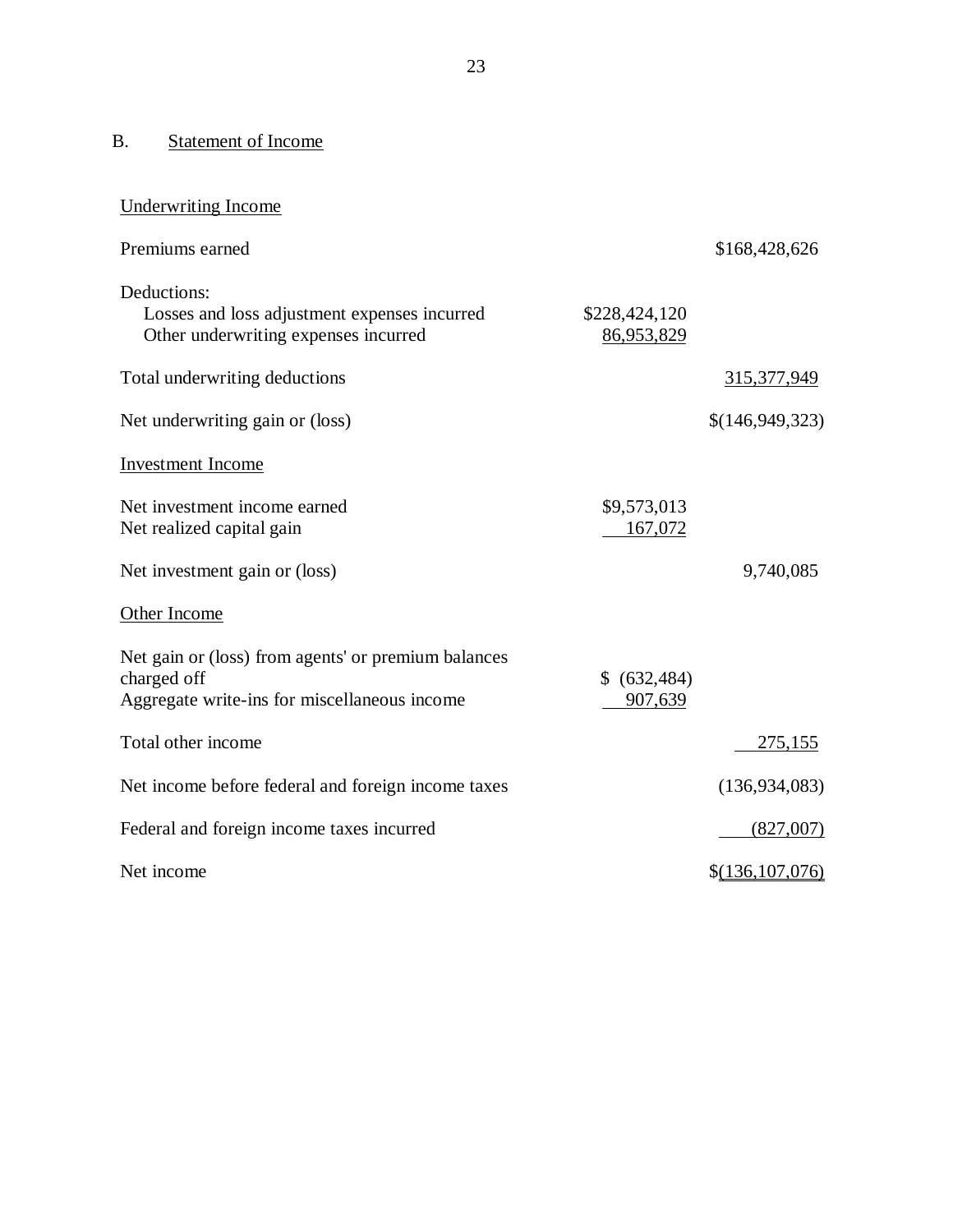#### C. Capital and Surplus

 Surplus as regards policyholders decreased \$142,735,795 during the two-year examination period January 1, 2012 through December 31, 2013, detailed as follows:

| Surplus as regards policyholders per report on<br>examination as of December 31, 2011 |                            |                             | \$49,693,902      |
|---------------------------------------------------------------------------------------|----------------------------|-----------------------------|-------------------|
|                                                                                       | Gains in<br><b>Surplus</b> | Losses in<br><b>Surplus</b> |                   |
| Net income                                                                            |                            | \$136,107,076               |                   |
| Net unrealized capital gains or (losses)                                              |                            | 126,261                     |                   |
| Change in net deferred income tax                                                     | \$14,420,317               |                             |                   |
| Change in non-admitted assets                                                         |                            | 21,209,997                  |                   |
| Change in provision for reinsurance                                                   | 287,222                    |                             |                   |
| Total gains or losses in surplus                                                      | \$14,707,539               | \$157,443,334               |                   |
| Net increase (decrease) in surplus                                                    |                            |                             | \$(142, 735, 795) |
| Surplus as regards policyholders per report on<br>examination as of December 31, 2013 |                            |                             | (93,041,893)      |
|                                                                                       |                            |                             |                   |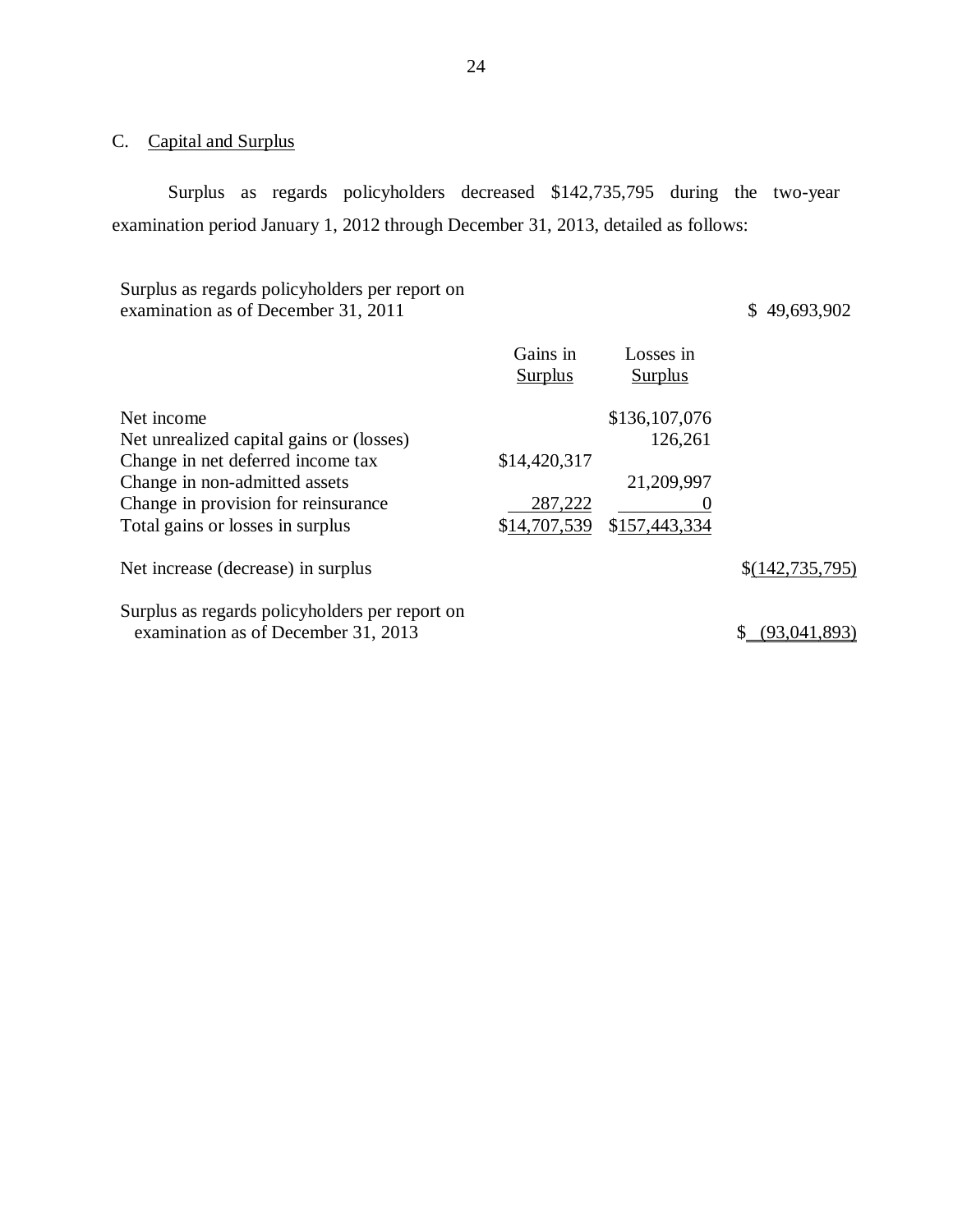#### D. **Trusteed Surplus Statement**

 with Section 1312 of the New York Insurance Law, and as determined by this examination: The following statement shows the impairment of the Branch, calculated in accordance Assets

|                                         | Examination        | <b>Branch</b>  | Trusteed<br><b>Surplus</b><br>Increase/<br>(Decrease) |
|-----------------------------------------|--------------------|----------------|-------------------------------------------------------|
| Securities deposited with               |                    |                |                                                       |
| state insurance departments:            |                    |                |                                                       |
| Vested in and held by U.S. Trustee:     | \$3,352,258        | \$3,352,258    |                                                       |
| <b>Bonds</b>                            |                    |                |                                                       |
|                                         | 129,726,055        | 129,726,055    |                                                       |
| Cash                                    | 1,869,968          | 1,869,968      |                                                       |
| Accrued interest on trusteed assets     | 1,496,960          | 1,496,960      |                                                       |
| Total gross assets                      | \$136,445,241      | \$136,445,241  | $\frac{1}{2}$<br>$\overline{0}$                       |
| <b>Liabilities and Trusteed Surplus</b> |                    |                |                                                       |
| Liabilities                             | \$282,246,851      | \$188,146,851  | \$(94,100,000)                                        |
| Deductions from liabilities:            |                    |                |                                                       |
| Reinsurance recoverable on paid losses  | 3,985,437          | 7,803,147      | (3,817,710)                                           |
| Special state deposits                  | 106,832            | 106,832        |                                                       |
| Accrued interest on special state       |                    |                |                                                       |
| deposits                                | 52,389             | 52,389         |                                                       |
| Admitted agents' balances               | 30,407,833         | 30,407,833     |                                                       |
| Reinsurance premiums receivable         | 465,264            | 465,264        | $\overline{0}$                                        |
| <b>Total deductions</b>                 | \$35,017,755       | \$38,835,465   | $$$ (3,817,710)                                       |
| Total adjusted liabilities              |                    |                |                                                       |
| (Liabilities less deductions)           | \$247,229,096      | \$149,311,386  | \$(97,917,710)                                        |
| <b>Total Gross Assets</b>               | <u>136,445,241</u> | 136,445,241    | 0                                                     |
| Trusteed surplus/(deficit)              | $$$ (110,783,855)  | \$(12,866,145) | \$(97,917,710)                                        |

Note: This examination has determined that as of December 31, 2013, the Branch's trusteed surplus was insolvent in the amount of \$110,783,855, and it's required to be maintained trusteed surplus of \$2,800,000 was impaired in the amount of \$113,583,855.

 Subsequent to the examination date, the Branch received \$140,000,000 in capital contributions from its Home Office.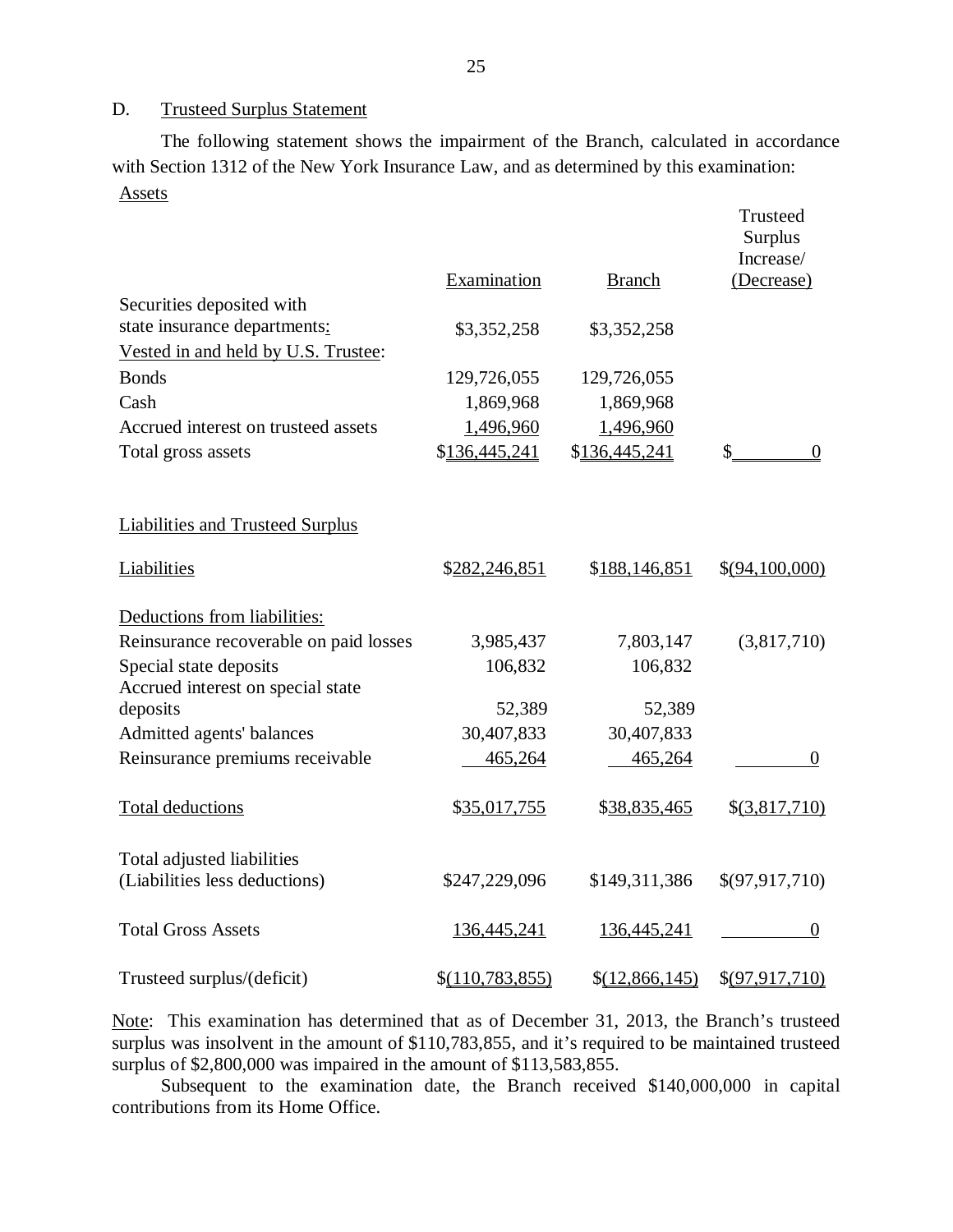#### **4. AMOUNTS RECOVERABLE FROM REINSURERS**

<span id="page-27-0"></span> \$7,174,105 reported by the Branch in its 2013 filed Annual Statement. As described the Section 2C of this Report, the Branch erroneously double booked reinsurance recoverables in 2013 resulting in an overstatement of this asset at December 31, 2013. The examination asset for the captioned item of \$3,356,395 is \$3,817,710 less than the

The examiner notes that the Branch corrected this error in the second quarter of 2014.

### **5. NET DEFERRED TAX ASSET**

 The examination non-admitted the entire \$527,387 reported by the Branch for the captioned item. The Branch's Risked Based Capital ('RBC'), based on the financials presented in this Report, is below 200%. SSAP 101 does not permit an insurer, with an RBC ratio of less than 200%, to admit any portion of a net deferred tax asset.

#### **6. LOSSES AND LOSS ADJUSTMENT EXPENSES**

 than the \$114,409,488 reported by the Branch in its 2013 filed Annual Statement. The examination analysis of the loss and loss adjustment expense reserves was conducted in accordance with generally accepted actuarial principles and statutory accounting principles, including the NAIC Accounting Practices & Procedures Manual, Statement of Statutory Accounting Principle No. 55 ("SSAP No. 55"). The examination liability for the captioned items of \$183,709,488 is \$69,300,000 more

Section 1303 of the New York Insurance Law states, in part:

 "Every insurer shall . . . maintain reserves in an amount estimated in the aggregate to provide for the payment of all losses or claims incurred on or prior to the date of statement, whether reported or unreported, which are unpaid as of such date and for which such insurer may be liable, and also reserves in an amount estimated to provide for the expenses of adjustment or settlement of such losses or claims."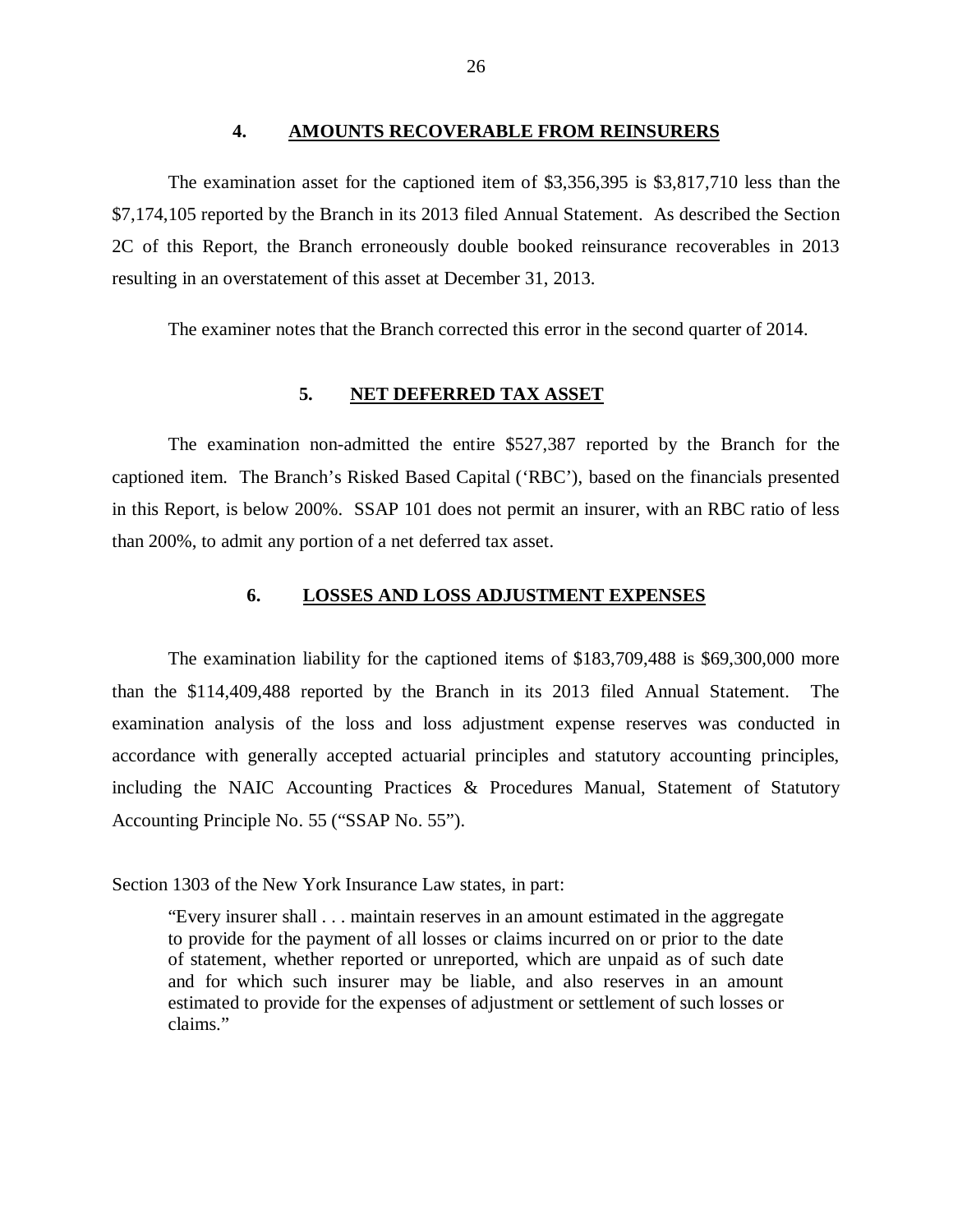<span id="page-28-0"></span>Further, Paragraph 10 of SSAP No. 55 states, in part:

 "The liability for claim reserves and claim liabilities, unpaid losses, and loss/claim adjustment expenses shall be based upon the estimated ultimate cost of settling the claims (including the effects of inflation and other societal and economic factors), using past experience adjusted for current trends, and any other factors that would modify past experience…"

 The examiner recommends that the Branch address these reserving inadequacies and increase its carried reserves to an appropriate level, pursuant to the provisions of Section 1303 of the New York Insurance Law and Paragraph 10 of SSAP No. 55.

 The examiner notes, by virtue of its one year runoff for accident years 2013 and prior as reported by the Branch in its 2014 Annual Statement with revised Schedule Ps, that the Branch has recognized approximately \$44,300,000 of the Department's \$69,300,000 projected loss and loss adjustment expense reserve deficiency.

#### **7. PREMIUM DEFICIENCY RESERVE**

 The Department determined that a premium deficiency reserve ("PDR") of \$24,800,000 should be reflected on the Branch's balance sheet as of December 31, 2013. It is noted that the Branch did not book a premium deficiency reserve in its 2013 Annual Statement and did not provide a reasonable rationale for this omission. This determination was based on the Branch's poor underwriting experience and the requirements of Paragraph 17 of SSAP No. 53, which states, in part:

 "When the anticipated losses, loss adjustment expenses, commissions and other acquisition costs, and maintenance costs exceed the recorded unearned premium reserve, and any future installment premiums on existing policies, a premium deficiency reserve shall be recognized by recording an additional liability for the deficiency, with a corresponding charge to operations . . ."

 Prospectively, the examiner recommends that the Branch establish a PDR, when necessary, in accordance with the provisions of SSAP No. 53. The examiner notes that the aforementioned \$24,800,000 PDR was incorporated into the financial presentation of this Report.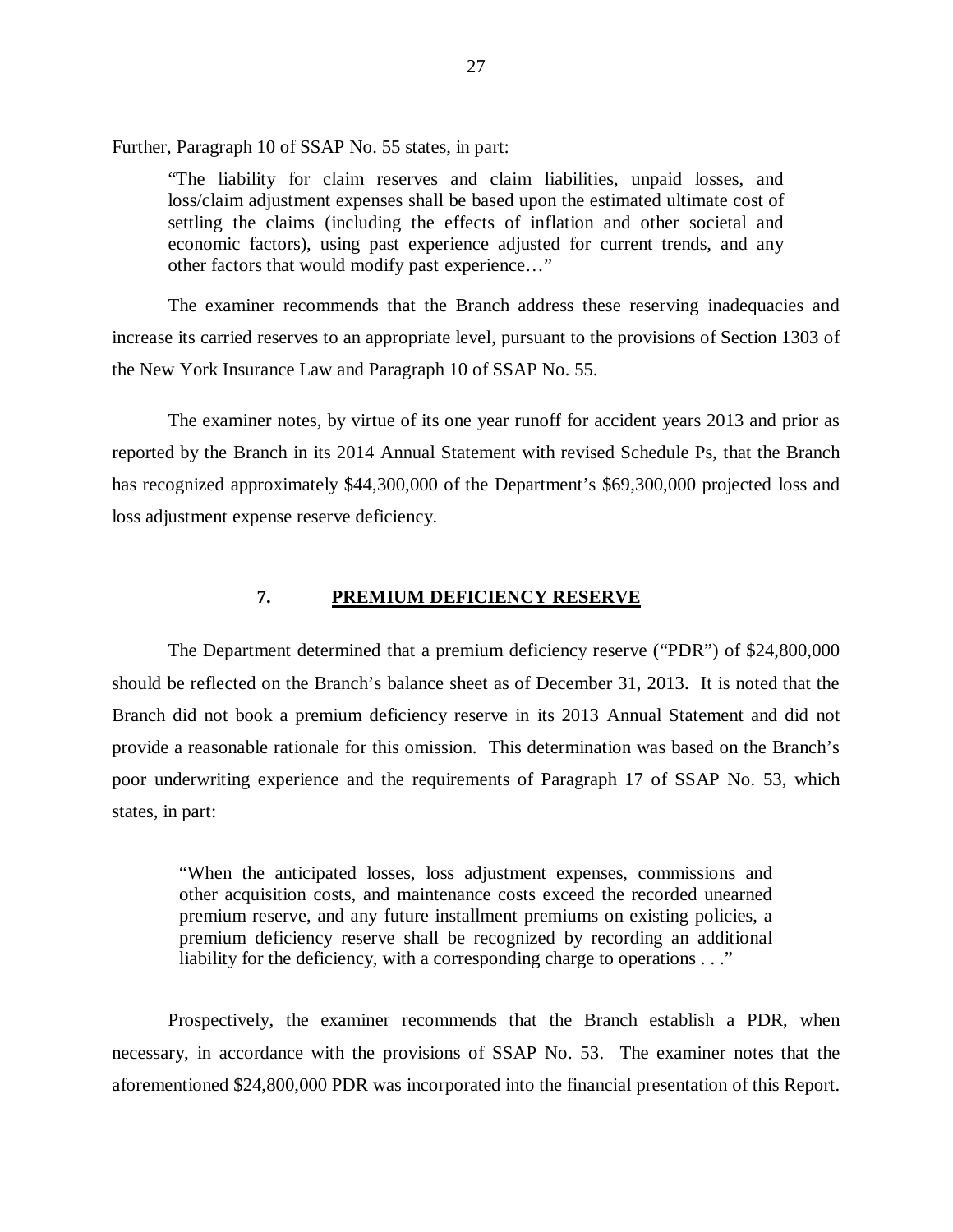#### **8. SUBSEQUENT EVENTS**

<span id="page-29-0"></span>The examiner notes the following subsequent events:

 a) The Branch received the following capital contributions totaling \$140,000,000 from the Home Office:

> \$20,000,000 in September 2014; \$40,000,000 in December 2014; \$35,000,000 in March 2015. \$45,000,000 in March, 2014;

 b) In 2014, LIG Group, a mid-sized South Korean conglomerate, determined that it would sell up to a 21% stake in LIG Insurance Company. The purpose of the sale was to secure cash in order to compensate retail investors for losses incurred from the Group's 2011 financial fraud scandal. On March 25, 2015, the Board of Directors of KB Financial Group, Inc. ("KBFG"), in its desire to expand its non-banking business, approved to proceed with the purchase of a 19.47% interest in LIG Insurance Company for a purchase price of 645 billion South Korean won (US \$585 million). South Korea's Financial Services Commission approved the deal in December 2014; however, the transaction was delayed due to price negotiations, because of the emergence of unexpected losses from the Branch. The original purchase price was 685 billion South Korean won. Because this transaction affects a U.S. holding company bank, this transaction is pending regulatory approval from the Federal Reserve Board. Final KBFG Board approval is expected at the June 2015 meeting.

 a mandatory control level event. Additionally, the Branch's filed statutory trusteed surplus statement as of December 31, 2013 indicated a deficiency of \$(12,866,145), and rendered the trusteed surplus impaired in the amount of \$(15,666,145). Consequently, on March 7, 2014, the Department ordered the Branch not to write or renew any policies until the impairment is cured. On March 10, 2014, the Branch received a capital contribution of \$45 million from the Home c) As of December 31, 2013, the Branch reported a risk-based capital ratio that indicated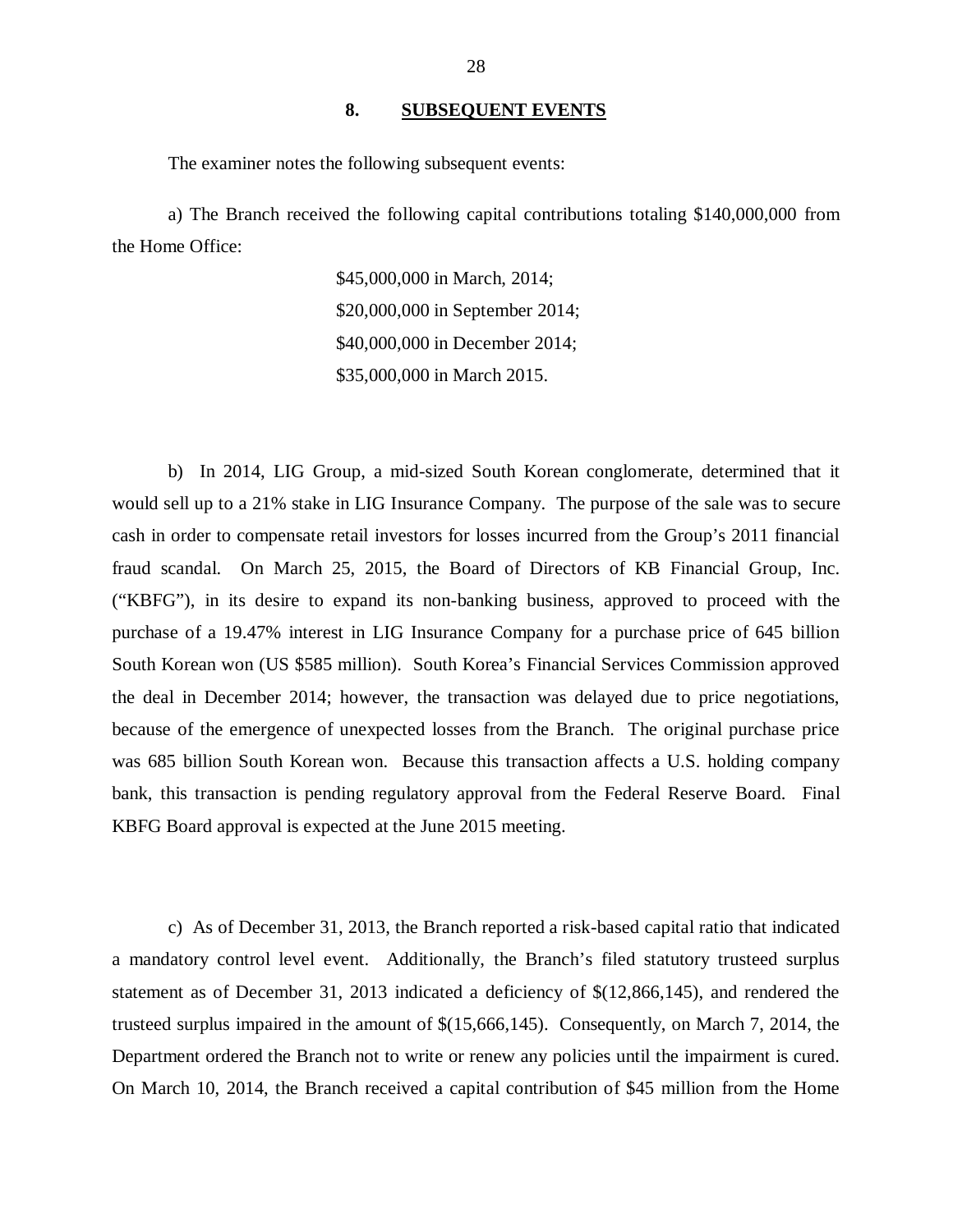Office, and on April 1, 2014, the Department increased the Branch's limitation of new writings to \$2.25 million per month.

 than its mandatory control level risk-based capital, as defined by Section 1324 of the New York Insurance Law. A mandatory control level event occurs when the insurer's total adjusted capital is less

 control level event via a surplus contribution that was received from the Home Office. As indicated above, the Department issued a cease and desist order in March 2014; this was lifted once the Branch eliminated the mandatory control level event. However, the limitation of the Branch's new business writings to \$2.25 million per month is in effect as of this writing. The Branch submitted a financial plan to the Department, and eliminated the mandatory

 indicated a regulatory action level event (the ratio was an improvement over the 2013 ratio). The Superintendent may limit the premium writings of an insurer under a regulatory action level event. d) As of December 31, 2014, the Branch reported a risk-based capital ratio which

 (exclusive of renewal business) since March 2014, as noted previously. The Branch has substantially reduced its business writings (inclusive of renewal business) since that time, with direct written premiums reported at \$109 million in 2014, and projected direct written premiums at \$50 million for 2015. The Branch has been limited to  $$2.25$  million per month of new business writings

 $e)$  Milliman Inc., will revise their 2014 Statement of Actuarial Opinion, Actuarial Opinion Summary and the underlying Actuarial Report to reflect additional information (including material miscoding errors) received subsequent to filing their original 2014 Statement of Actuarial Opinion. Milliman has indicated their original net loss and loss adjustment expense reserve deficiency indication will be adjusted upward significantly. e) On June 3, 2015, the Branch informed the Department that their consulting firm,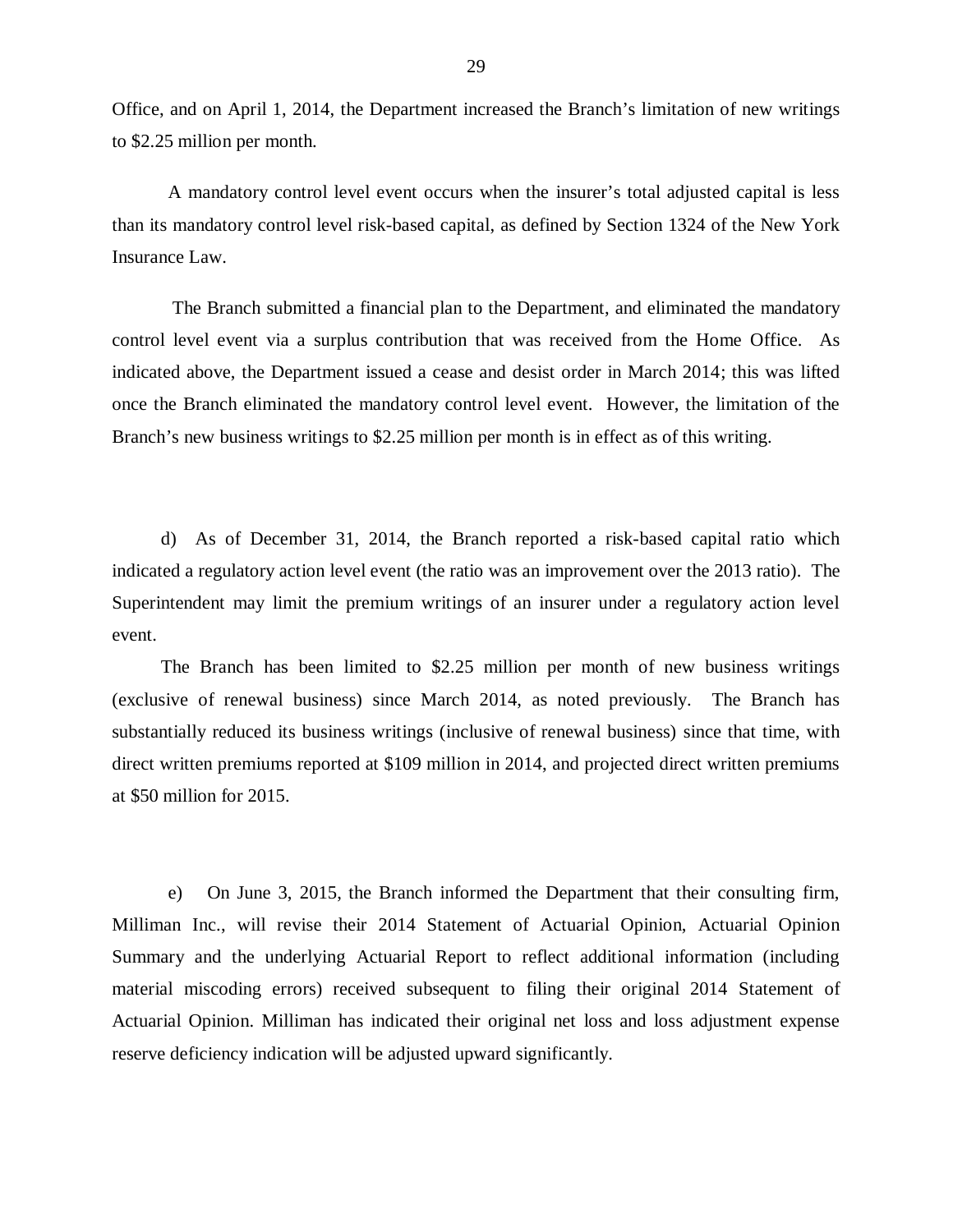## **9. CONCLUSION**

<span id="page-31-0"></span> surplus, as defined in Section 1312 of the New York Insurance Law, was insolvent in the amount of \$110,783,855, and it's required to be maintained trusteed surplus of \$2,800,000 was impaired in the amount of \$113,583,855. This examination has determined that as of December 31, 2013, the Branch's trusteed

 Subsequent to the examination date, the Branch has received \$140,000,000 in capital contributions from its Home Office.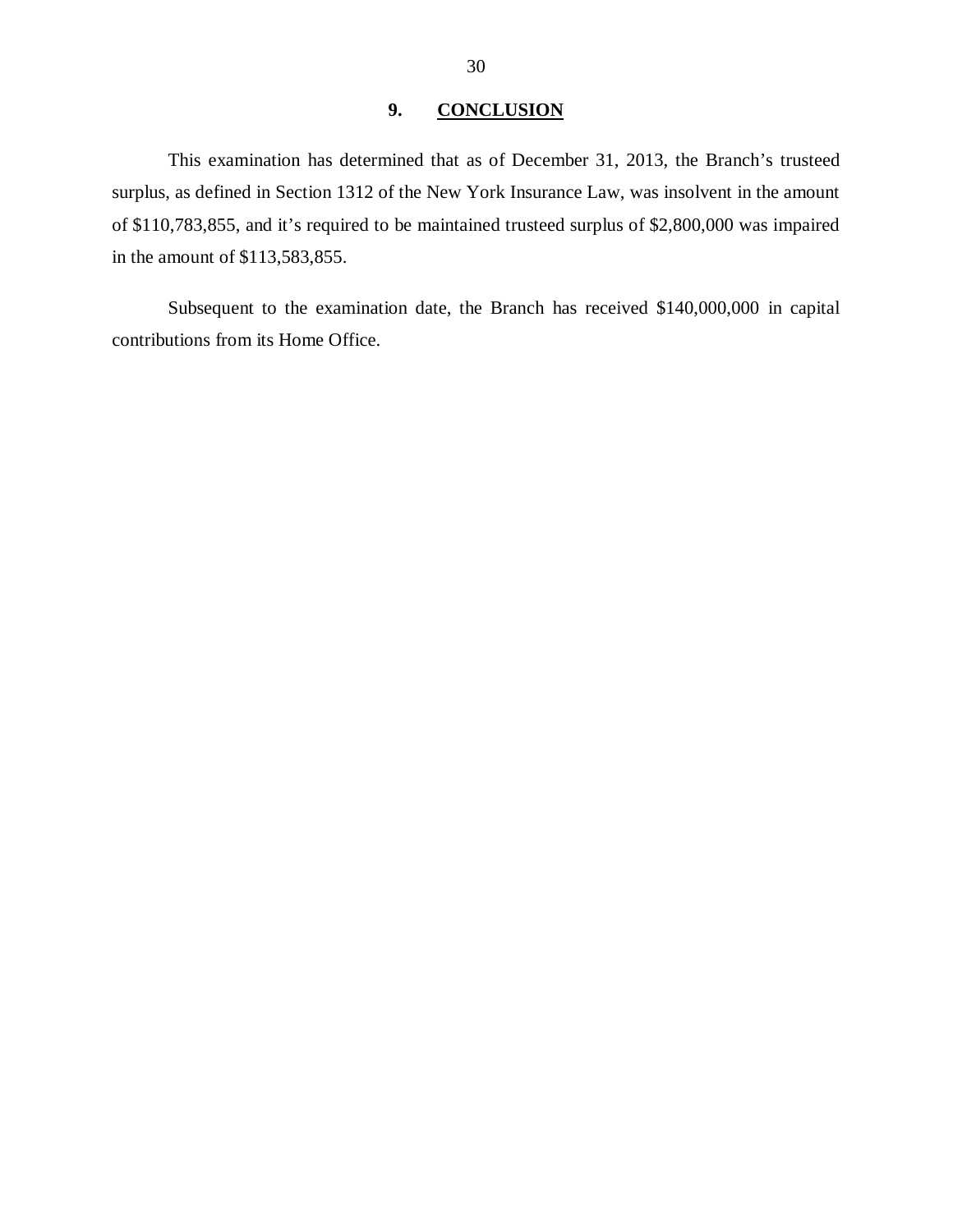### **10. COMPLIANCE WITH PRIOR REPORT ON EXAMINATION**

#### PAGE NO. ITEM PAGE NO.

#### A. Reinsurance

 It recommended that the Branch amend the reinsurance agreements to comply with SSAP No. 62R and make no reference of any other agreement within the reinsurance agreement.

5

10

10

The Branch has complied with this recommendation.

#### B. Accounts and Records

 i. It is recommended that the Branch comply with Section 312(b) of the New York Insurance Law by submitting the report on examination to the board of directors of its U.S. Manager and having each director sign a statement and retain a copy that such member has received and read the report.

The Branch has complied with this recommendation.

 ii. It is recommended that all directors, officers and key employees of the Branch's Manager sign a Conflict of Interest statement on an annual basis.

The Branch has not complied with this recommendation.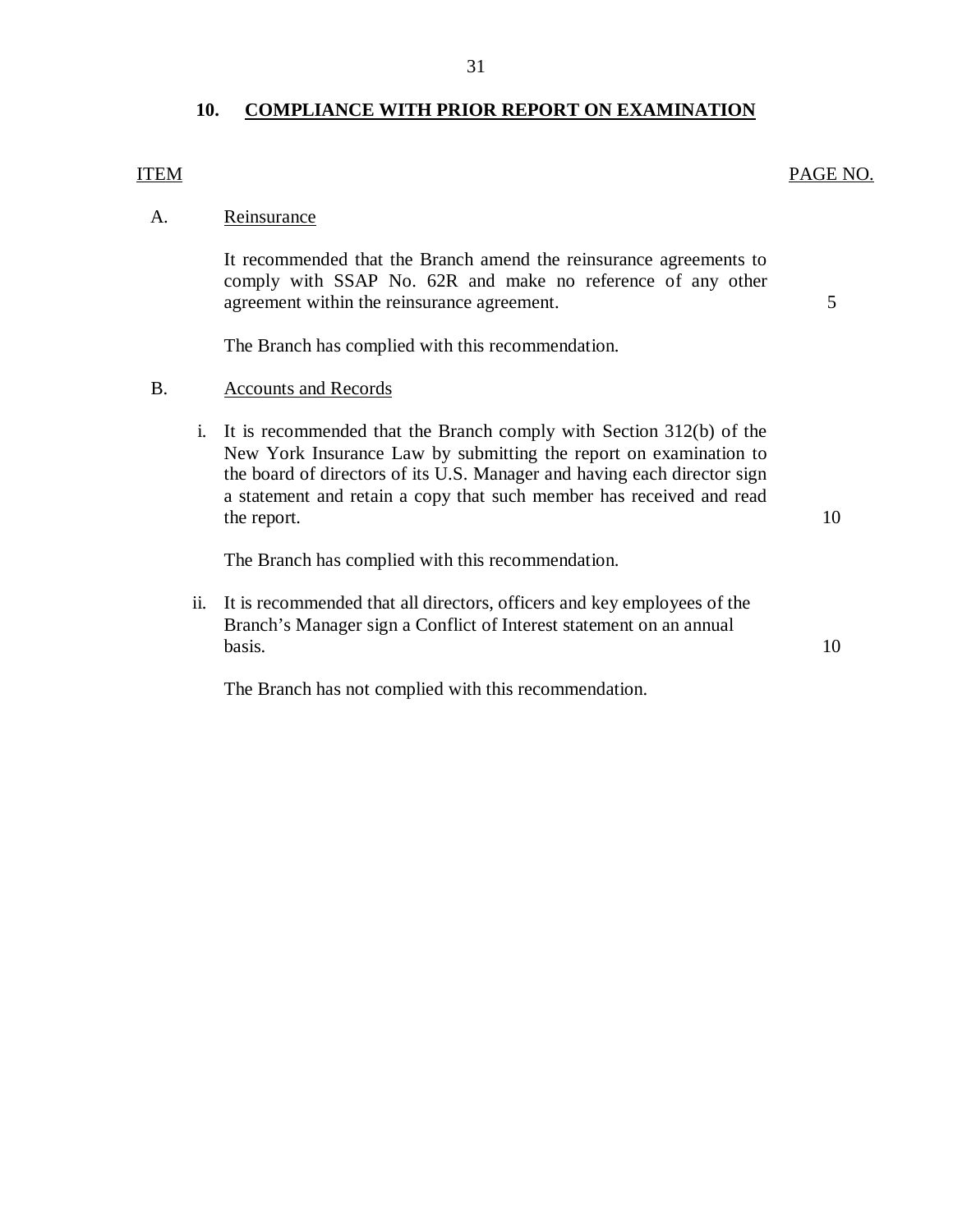## **11. SUMMARY OF COMMENTS AND RECOMMENDATIONS**

#### PAGE NO. ITEM PAGE NO.

#### A. **Insolvency**

 This examination has determined that as of December 31, 2013, the Branch's trusteed surplus was insolvent in the amount of \$110,783,855, and it's required to be maintained surplus of \$2,800,000 was impaired in the amount of \$113,583,855.

 Subsequent to the examination date, the Branch received \$140,000,000 in capital contributions from its Home Office. 2, 25, 30

#### B. Management

- i. The examiner recommends that the Branch take better care in reporting accurate information on the jurat page of its filed annual statement. 5
- of the Branch's Manager sign a Conflict of Interest statement on an annual basis. 6 ii. The examiner recommends that all directors, officers and key employees

#### Reinsurance

D. Reinsurance<br>
The examiner recommends that the Branch ensure effective communication within the organization.

#### E. Accounts and Records

 The examiner recommends that the Branch ensure that all future engagement letters entered into with its certified public accountants comply with Department Regulation No. 118. 13

17

10

#### F. Risk Management, Corporate Governance, and Internal Controls

- i. The examiner recommends that the Branch establish an internal actuarial department and hire a credentialed Chief Actuary and support staff. 15
- ii. The examiner recommends that the Branch ensure that all employees fully understand all provisions contained in the EP&P, monitor compliance to the provisions, and reimburse employees only appropriate business-related expenses. 16
- iii. The examiner recommends that the Branch expand its claims department with experienced adjusters.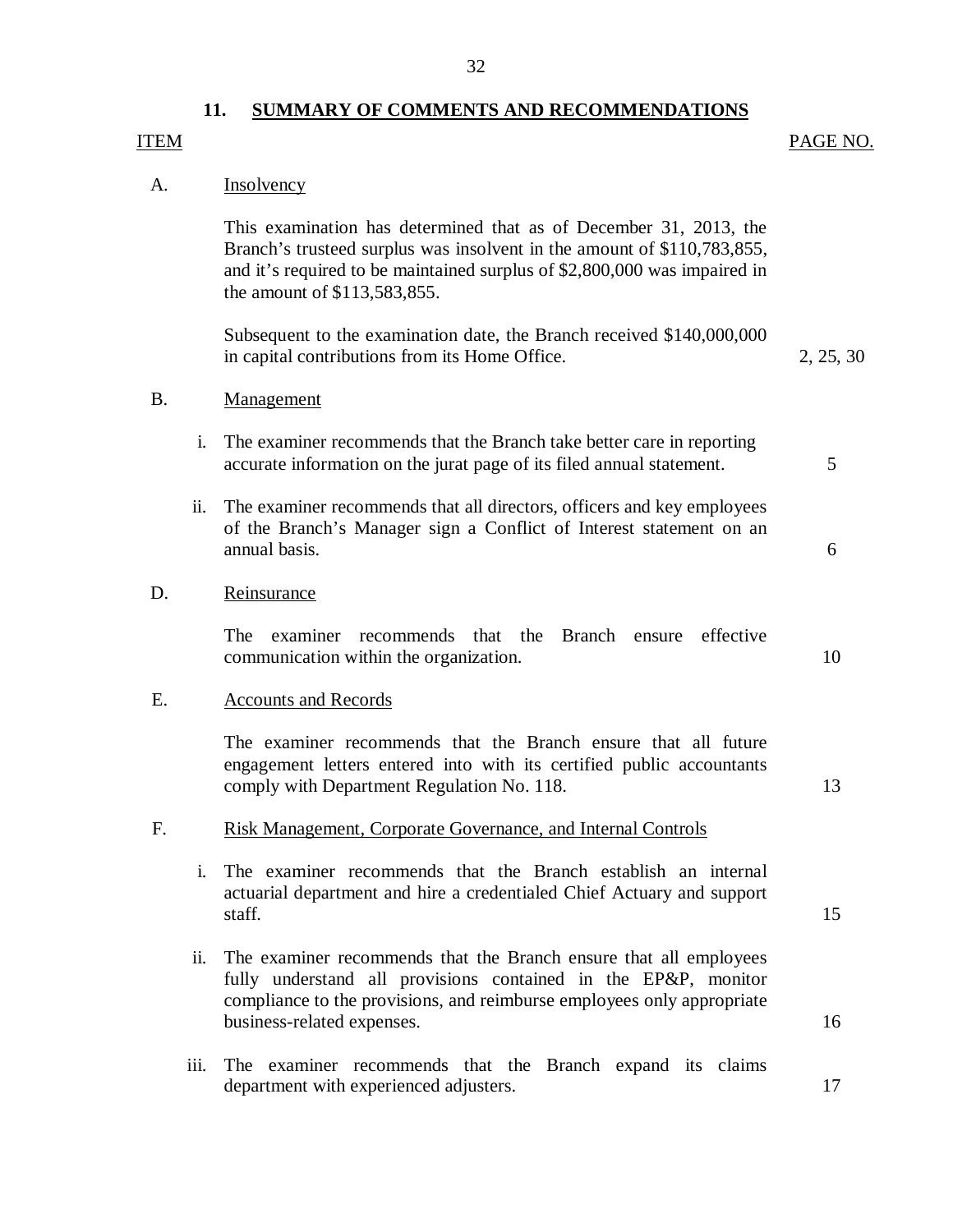|    | iv.   | The examiner recommends that LIS expand its board membership to<br>include independent directors to ensure its effectiveness in providing<br>proper oversight, guidance and governance. | 17 |
|----|-------|-----------------------------------------------------------------------------------------------------------------------------------------------------------------------------------------|----|
|    | V.    | The examiner recommends that the Branch appoint an audit committee<br>with at least one independent member.                                                                             | 18 |
|    | vi.   | The examiner recommends that the Branch establish and maintain an<br>internal audit function.                                                                                           | 18 |
|    | vii.  | The examiner recommends that the Branch establish an Information<br>Technology Steering Committee.                                                                                      | 20 |
|    | viii. | The examiner recommends that the Branch obtain SOC Type II Reports<br>for evaluation prior to contracting with third party providers.                                                   | 20 |
|    | ix.   | The examiner recommends that the Branch strengthen its corporate<br>governance function.                                                                                                | 20 |
| G. |       | <b>Amounts Recoverable from Reinsurers</b>                                                                                                                                              |    |
|    |       | It is noted that \$3,817,710 in reinsurance recoverables on paid losses<br>were written off as a result of an erroneously double-booked entry.                                          | 26 |
| Η. |       | <b>Net Deferred Tax Asset</b>                                                                                                                                                           |    |
|    |       | It is noted that \$527,387 in net deferred tax assets were written off as a<br>result of the Branch's RBC ratio being below 200% as of the<br>examination date.                         | 26 |
| I. |       | <b>Losses and Loss Adjustment Expenses</b>                                                                                                                                              |    |
|    |       | The examiner recommends that the Branch address the reserving<br>inadequacies and increase its carried reserves to an appropriate level.                                                | 27 |
| J. |       | <b>Premium Deficiency Reserve</b>                                                                                                                                                       |    |
|    | i.    | The examiner recommends that the Branch establish a PDR, when<br>necessary, in accordance with the provisions of SSAP No. 53.                                                           | 27 |
|    | ii.   | The examiner notes that a premium deficiency reserve of \$24,800,000<br>was incorporated into the financial presentation of this Report.                                                | 27 |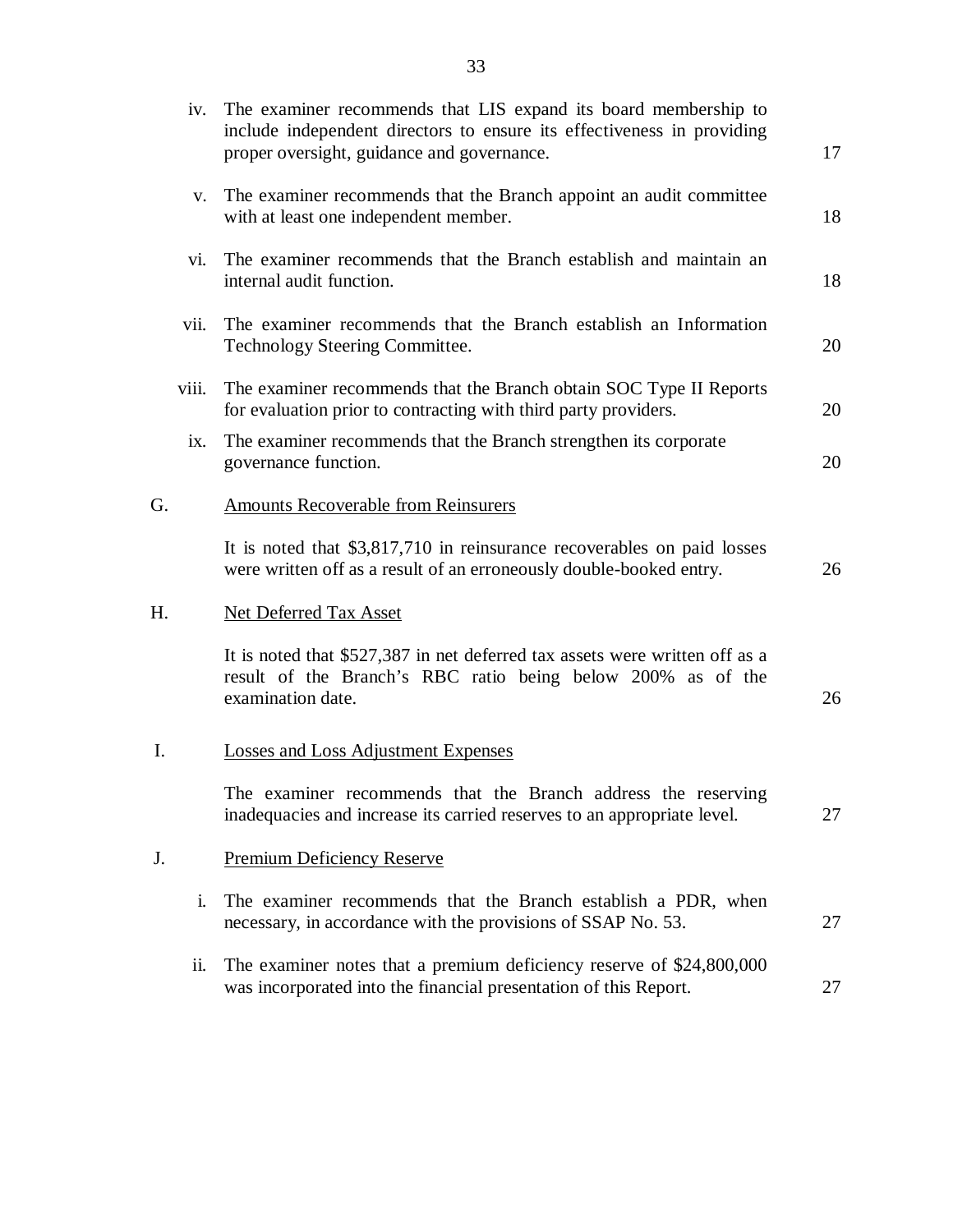Respectfully submitted,

 Associate Insurance Examiner Karen Gard, CFE

STATE OF NEW YORK ) COUNTY OF NEW YORK ) )ss:

Karen Gard, being duly sworn, deposes and says that the foregoing report, subscribed by her, is true to the best of her knowledge and belief.

Karen Gard

Subscribed and sworn to before me

this  $\_\_\_\_\_\_\$  day of  $\_\_\_\_\_\_\_\_\_\_\_$ , 2015.